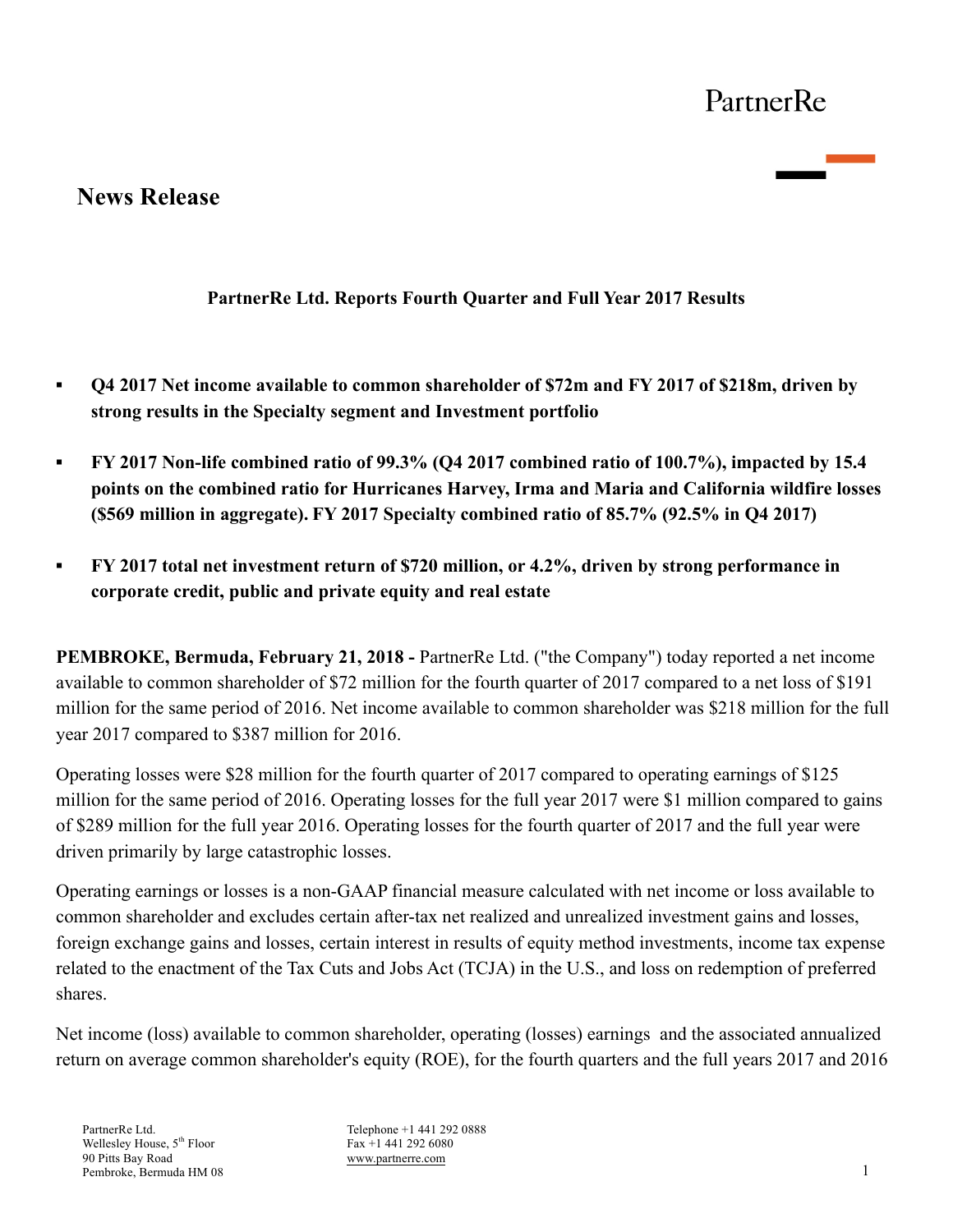## **News Release**

include certain non-recurring costs, which impact period over period comparability as follows (in US\$ millions, except for percentages):

| Non-GAAP measures adjusted for certain non-recurring costs, net of $\arctan 0.2017$ Q4 2016 2017 |                 |                                                                                                                                                                 |  |          | 2016    |
|--------------------------------------------------------------------------------------------------|-----------------|-----------------------------------------------------------------------------------------------------------------------------------------------------------------|--|----------|---------|
| Net income (loss) available to common shareholder                                                | $\textbf{S}$ 85 | $\sqrt{5}$ (161) \ \ \ \ \ 250                                                                                                                                  |  | $\sim$ S | 517     |
| Annualized net income (loss) available to common shareholder ROE                                 |                 | 5.6 % $(10.5)\%$ 4.2%                                                                                                                                           |  |          | $8.6\%$ |
| Operating (losses) earnings                                                                      |                 | $\begin{array}{ccccccccc}\n\textbf{\textbf{s}} & (20) & \textbf{\textbf{\textbf{s}}} & 151 & \textbf{\textbf{s}} & 26 & \textbf{\textbf{s}} & 413\n\end{array}$ |  |          |         |
| <b>Annualized Operating ROE</b>                                                                  |                 | $(1.3)\%$ 9.8 % 0.4%                                                                                                                                            |  |          | $6.9\%$ |

### *(1) See page 20 for details.*

On October 5, 2017, the Company forecasted at the Exor Investor Day an Adjusted Net Income for 2017 in the \$220-300 million range, assuming an absence of material catastrophe and other large losses in the fourth quarter of 2017 and nil mark-to-market in the Standard Fixed Income portfolio. The reported adjusted net income of \$250 million is within the forecasted range, notwithstanding \$120 million losses related to the California wildfires in the fourth quarter of 2017.

Commenting on results, PartnerRe President and Chief Executive Officer Emmanuel Clarke said, "In 2017, in the face of industry insured losses in excess of \$100 billion, we delivered solid financial results with adjusted net income of \$250 million and an adjusted ROE of 4.2%. This remarkable performance demonstrates the value of our underwriting discipline, our portfolio construction with highly diversified and profitable business segments and our gross-to-net strategy. Together these have enabled us to deliver positive returns to our shareholders in a year marked by high frequency of severe catastrophes."

Mr. Clarke also added: "We have started 2018 on a very positive note, with strong execution at the January renewals where we benefited from pricing improvements across a broad span of our portfolio with a doubledigit rate increase in North America Property Cat rates along with improving profit margins in most of our Specialty lines and other P&C segments globally. We have leveraged opportunities to expand our business relationships with our clients and brokers and further improve our portfolio, with double digit year-on-year growth in Non-Life renewable treaty premium. I am very confident that we will continue to build on these achievements to deliver great results in 2018."

Highlights for the fourth quarter of 2017 compared to the same period of 2016 and for the full year 2017 compared to 2016 are included below: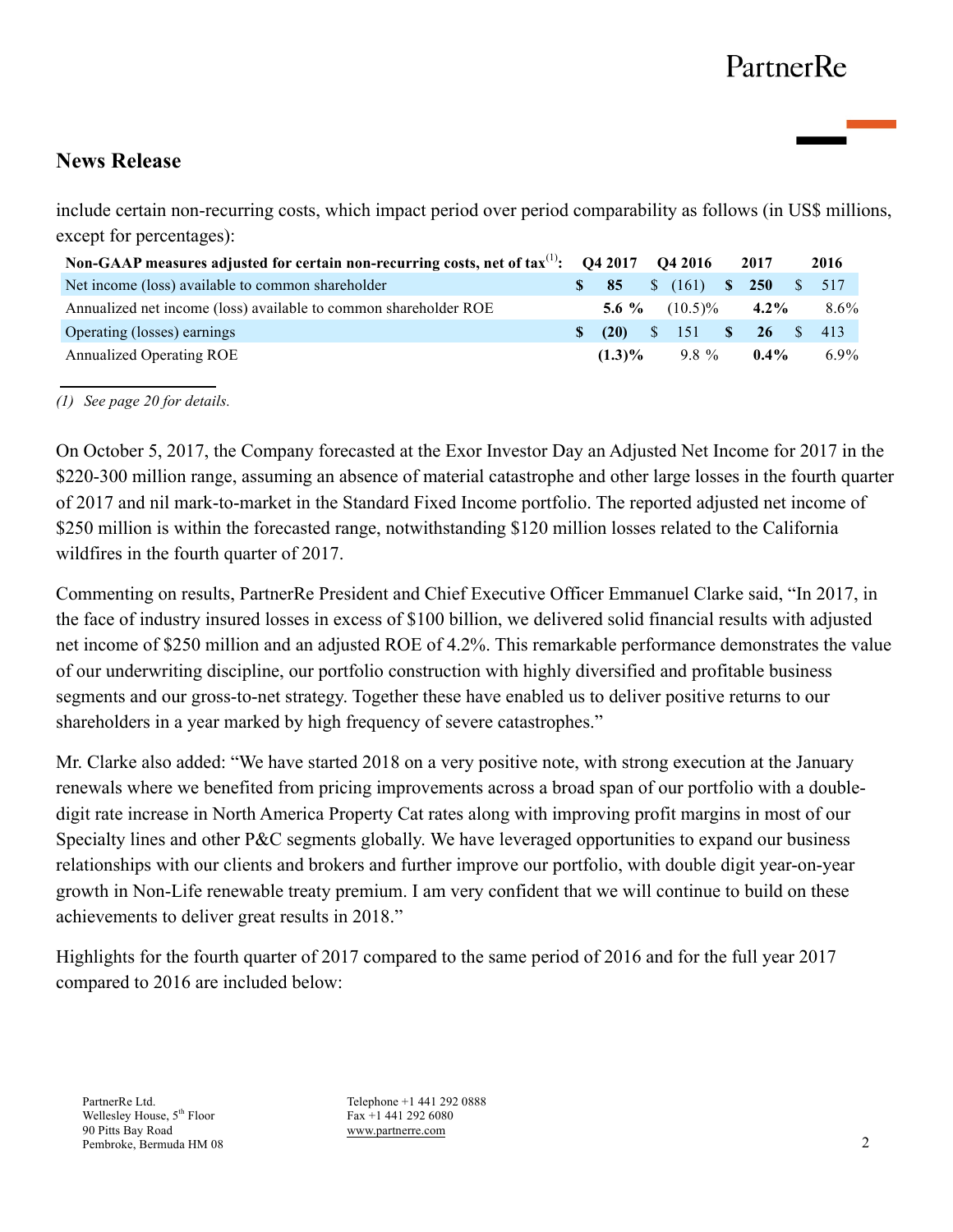## **News Release**

## **Non-Life:**

- Non-life net premiums written for the fourth quarter of 2017 were up 9% compared to the same period of 2016, primarily driven by the Specialty segment. Non-life net premiums written were down 2% for the full year 2017 compared to 2016, driven by a decrease in net premiums written in the P&C segment primarily due to cancellation of business that did not meet the Company's target risk-adjusted return.
- The Non-life combined ratio of 100.7% for the fourth quarter of 2017 was driven primarily by losses related to the California wildfires of \$120 million, net of retrocession and reinstatement premiums, or 12.1 points on the combined ratio. The Non-life combined ratio for the quarter also reflects a net reduction of \$23 million in the estimate for losses related to the hurricanes Harvey, Irma and Maria (HIM) of \$472 million reported in the third quarter of 2017. The Non-life combined ratio for the fourth quarter of 2016 was 89.6% and included losses from Hurricane Matthew of \$45 million, net of retrocession and reinstatement premiums, or 4.6 points on the combined ratio. The Non-life combined ratio continued to benefit from net favorable prior years' reserve development of \$65 million (6.6 points) for the fourth quarter of 2017 compared to \$172 million (17.6 points) for the same period of 2016, with both the Specialty and P&C segments experiencing net favorable development.
- The Non-life combined ratio of 99.3% for the full year 2017 was driven primarily by losses related to HIM and California wildfires of \$569 million, net of retrocession and reinstatement premiums, or 15.4 points on the combined ratio. The Non-life combined ratio for the full year 2016 was 93.6% and included losses from Canadian wildfires, hurricane Matthew and an energy loss of \$156 million, net of retrocession and reinstatement premiums, or 4.0% points on the combined ratio. The Non-life combined ratio continued to benefit from net favorable prior year development of \$448 million (12.2 points) for the full year 2017 compared to \$677 million (17.6 points) for 2016, with both the P&C and Specialty segments experiencing net favorable development.

## **Life and Health:**

- Net premiums written were up 30% in the fourth quarter of 2017, and up 20% for the full year 2017, compared to the same periods of 2016, primarily driven by the inclusion of the Aurigen life premiums and growth in Health business.
- Allocated underwriting result was a loss of \$39 million in the fourth quarter of 2017, driven by a loss of \$67 million in the health line of business, partially offset by a gain of \$28 million from the Life business.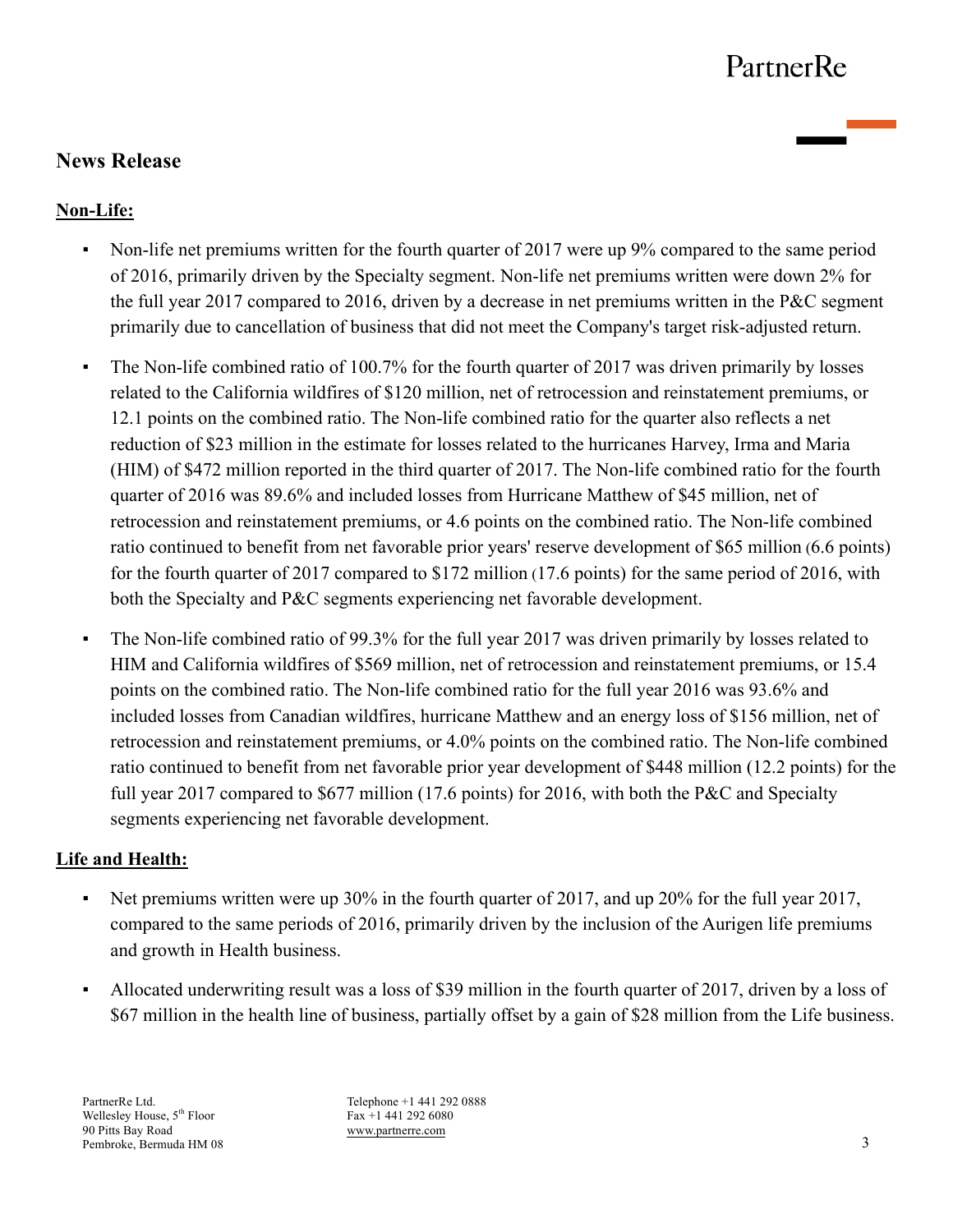## **News Release**

This compares to a gain of \$12 million in the same period of 2016, resulting from a gain of \$13 million from the Life business and a loss of \$1 million in the health line of business.

▪ Allocated underwriting result for the full year 2017 was a loss of \$52 million, driven by a loss of \$119 million in the health line of business, partially offset by a gain of \$67 million from the Life business. The loss in the Health business resulted from an increase in frequency of large claims activity in underwriting years 2015 to 2017 primarily in Affordable Care Act related programs. This compares to a gain of \$61 million in 2016, with the Life business contributing \$49 million and the Health business contributing \$12 million.

## **Investments:**

- Net investment return in the fourth quarter of 2017 was \$188 million, or 1.1%, and included net realized and unrealized investment gains of \$19 million, net investment income of \$103 million and interest in earnings of equity method investments of \$66 million. This compares to a negative result of \$312 million, or 1.9%, for the fourth quarter of 2016, which included net realized and unrealized investment losses of \$388 million, net investment income of \$105 million and interest in losses of equity method investments of \$28 million. Net investment return for the full year 2017 was \$720 million, or 4.2%, and included net realized and unrealized investment gains of \$232 million, net investment income of \$402 million and interest in earnings of equity method investments of \$86 million. This compares to \$414 million, or 2.4%, for 2016, which included net realized and unrealized investment gains of \$26 million, net investment income of \$411 million and interest in losses of equity method investments of \$23 million.
- Net investment income of \$103 million for the fourth quarter of 2017 was down \$2 million, or 2%, compared to the same period of 2016, mainly due to the partial sale of the principal finance (PF) portfolio in the fourth quarter of 2016, which was partially offset by the inclusion of Aurigen's portfolio, increases in reinvestment rates in the U.S. and Canada, a higher allocation to investment grade corporate bonds and lower investment expenses during the year. Net investment income of \$402 million for the full year 2017 was down \$9 million, or 2%, compared to 2016, for the same reasons noted for the quarter.
- Net realized and unrealized investment gains of \$19 million in the fourth quarter of 2017 were driven by compression of U.S. investment grade corporate and Canadian spreads, partially offset by the impact of increases in U.S. risk-free rates. This compared to net realized and unrealized investment losses of \$388 million in the fourth quarter of 2016, which were primarily due to an increase of approximately 80 bps in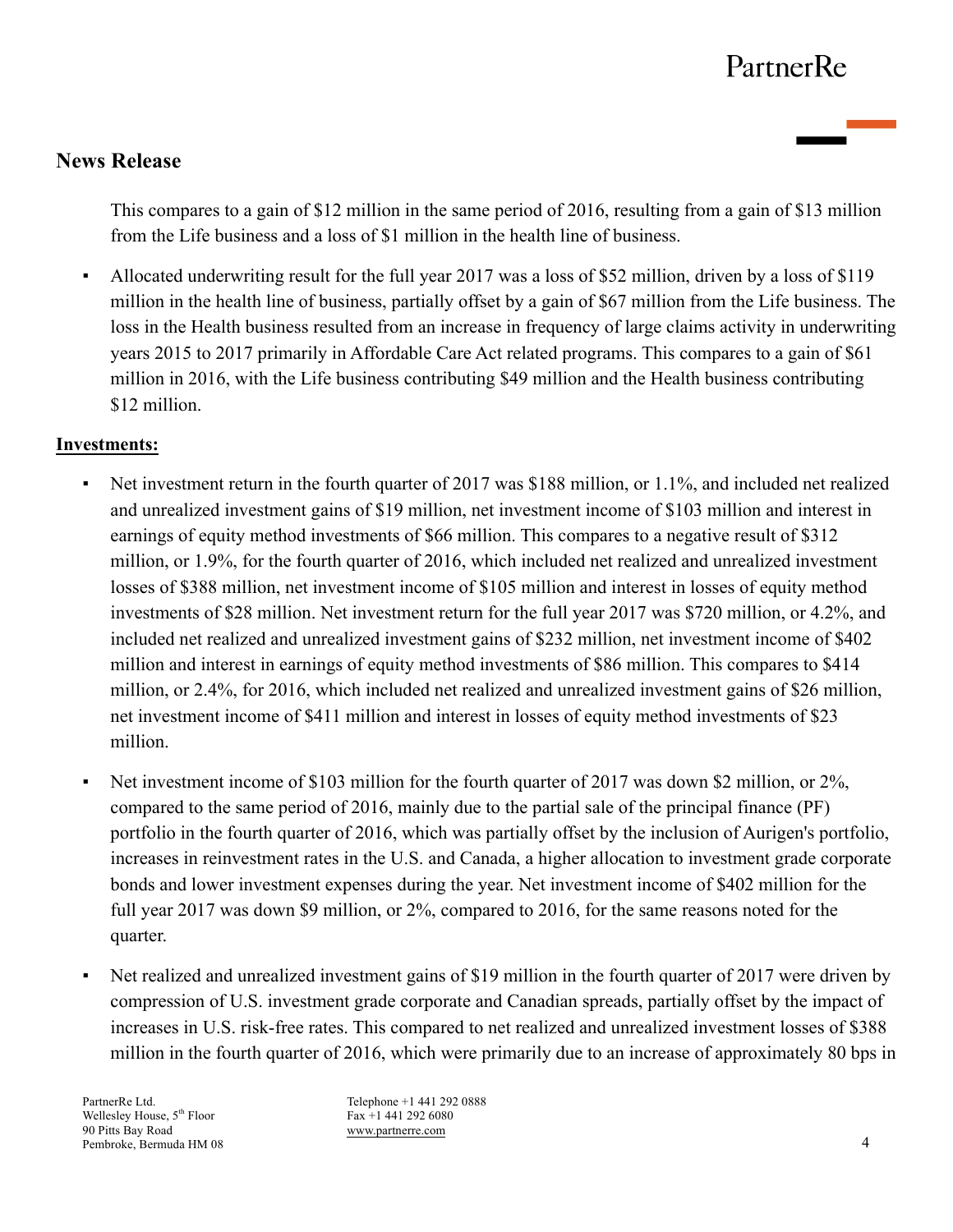## **News Release**

the U.S. risk-free rates in the fourth quarter of 2016. Net realized and unrealized investment gains of \$232 million for the full year 2017 were driven by compression in corporate bond spreads and strong performance in public and private equities, partially offset by the impact of increases in U.S. risk-free rates. This compares to net realized and unrealized investment gains of \$26 million for 2016.

- The interest in earnings of equity method investments of \$66 million in the fourth quarter of 2017 and \$86 million for the full year 2017 included a significant gain on certain real estate investments held by an investee, Almacantar Group S.A. This compares to an interest in losses of equity method investments of \$28 million in the fourth quarter of 2016 and \$23 million for the full year 2016.
- Reinvestment rates are currently 2.8%, compared to the Company's fixed income investment portfolio yield of 2.6%.

## **Other Income Statement Items:**

- Other expenses of \$80 million in the fourth quarter of 2017 were down \$25 million, or 24.0%, compared to \$105 million for the same period of 2016 primarily due to lower personnel costs, including lower employees' variable compensation related to the Company's financial performance. Other expenses of \$348 million in 2017 were down \$124 million, or 26.2%, compared to \$472 million in 2016 primarily due to the efficiency actions undertaken following the closing of the acquisition by Exor and lower severance and transaction costs, partially offset by the inclusion of Aurigen expenses.
- Interest expense of \$10 million and preferred dividends of \$12 million in the fourth quarter of 2017 were down slightly compared to the fourth quarter of 2016. Interest expense of \$42 million and preferred dividends of \$46 million in 2017 were down compared to \$49 million and \$55 million, respectively, in 2016. These decreases were due to the optimization of the Company's capital structure through the issuance of a 750 million Euro-denominated bond in September 2016 and the redemption of certain high coupon senior notes and preferred shares during the fourth quarter of 2016.
- Income tax benefit was \$23 million on pre-tax earnings of \$61 million in the fourth quarter of 2017 compared to \$66 million on pre-tax losses of \$240 million for the same period of 2016. Income tax expense was \$10 million on pre-tax earnings of \$274 million in 2017 compared to \$26 million on pre-tax earnings of \$473 million in 2016. The 2017 amounts were primarily driven by the geographical distribution of pre-tax profits and losses. The recent enactment of the TCJA in the U.S. resulted in a charge of \$5 million in the fourth quarter of 2017.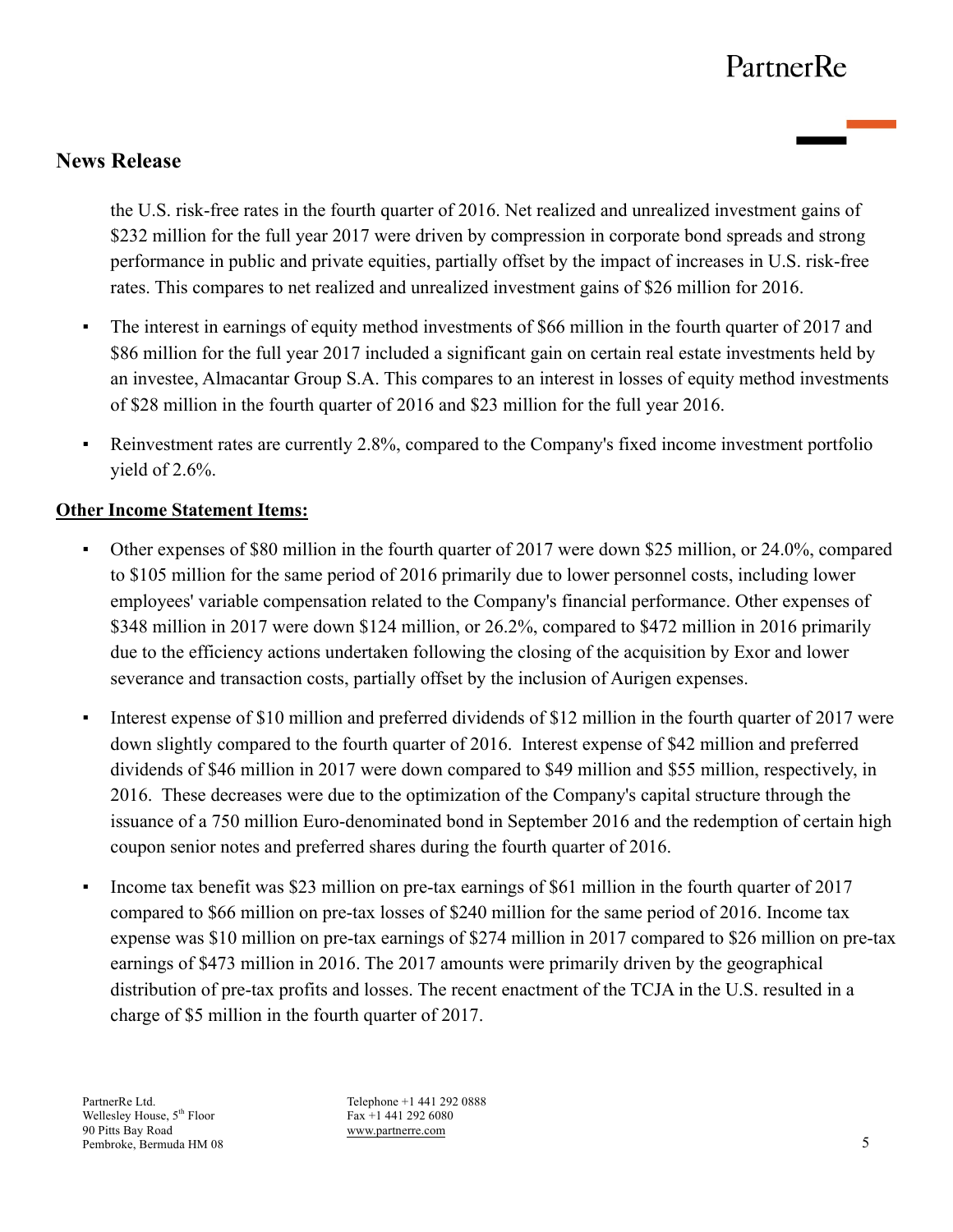## **News Release**

## **Balance Sheet and Capitalization:**

- Total investments, funds held–directly managed and cash and cash equivalents were \$17.0 billion at December 31, 2017, up 0.7% compared to December 31, 2016.
- Cash and cash equivalents and fixed maturities, which are government issued or investment grade fixed income securities, were \$14.1 billion at December 31, 2017, representing 85% of the cash and cash equivalents and total investments.
- The average credit rating and expected average duration of the fixed income portfolio at December 31, 2017 was A and 4.7 years, respectively, while the average duration of the Company's liabilities was 4.8 years.
- Dividends declared to common shareholders in the fourth quarter of 2017 were \$120 million and \$145 million in 2017.
- Total capital was \$8.2 billion at December 31, 2017, up 2.1% compared to December 31, 2016, primarily due to net income for the full year 2017.
- Common shareholder's equity (or book value) was \$6.0 billion at December 31, 2017, up 1.0% compared to December 31, 2016, primarily due to net income for 2017, partially offset by dividends on common shares held by Exor.
- Book value, excluding dividends on common shares held by Exor for 2017, was \$6.2 billion at December 31, 2017, up 3.4% compared to December 31, 2016.
- **•** Tangible book value of \$5.4 billion at December 31, 2017 was comparable to December 31, 2016.

## **Cash Flows:**

- Cash provided by operating activities was \$7 million in the fourth quarter of 2017 compared to \$129 million in the same period of 2016. The positive cash flow in the fourth quarter of 2017 was primarily driven by investment income and included \$148 million of paid losses related to HIM and California wildfires.
- Cash provided by investing activities was \$729 million in the fourth quarter of 2017 compared to \$206 million in the same period in 2016. The cash inflows in the fourth quarter of 2017 and 2016 primarily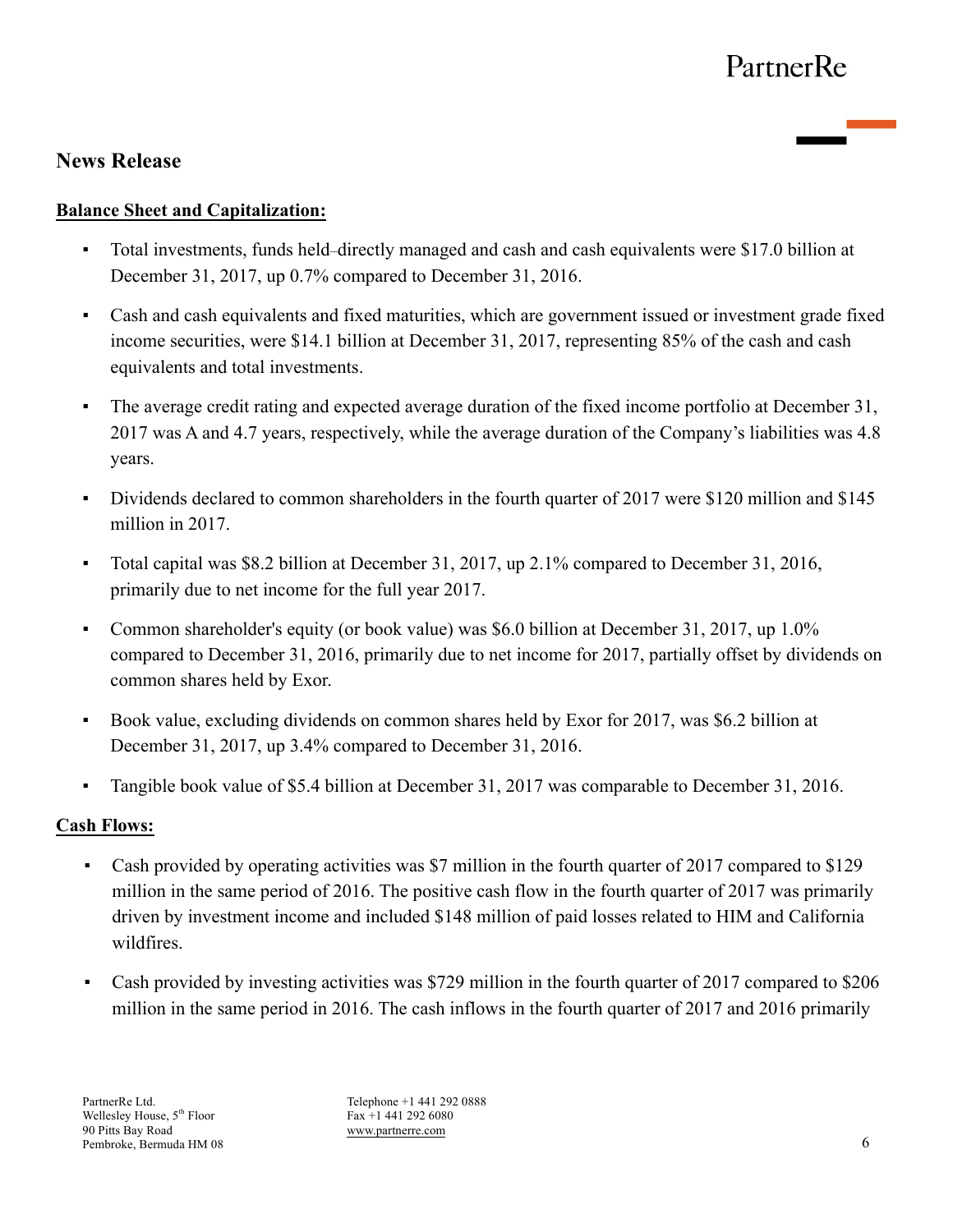## **News Release**

reflect proceeds from sales and redemptions exceeding purchases of fixed income securities during the quarter.

▪ Cash used in financing activities was \$125 million in the fourth quarter of 2017 compared to \$598 million in the same period in 2016. The cash outflows in the fourth quarter of 2017 were driven by the dividends paid to common and preferred shareholders. The cash outflows in the fourth quarter of 2016 were largely driven by the redemption of senior notes and preferred shares and higher dividends paid.

**PartnerRe Ltd. is a leading global reinsurer that helps insurance companies reduce their earnings volatility, strengthen their capital and grow their businesses through reinsurance solutions. Risks are underwritten on a worldwide basis through the Company's three segments: P&C, Specialty, and Life and Health. For the year ended December 31, 2017, total revenues were \$5.7 billion. At December 31, 2017, total assets were \$23.0 billion, total capital was \$8.2 billion and total shareholders' equity was \$6.7 billion. PartnerRe enjoys strong financial strength ratings as follows: A.M. Best A / Moody's A1 / Standard & Poor's A+.**

 $\mathcal{L}=\{1,2,3,4,5\}$ 

#### *PartnerRe on the Internet:* www.partnerre.com

**Forward-looking statements contained in this press release are based on the Company's assumptions and expectations concerning future events and financial performance and are made pursuant to the safe harbor provisions of the Private Securities Litigation Reform Act of 1995. Such statements are subject to significant business, economic and competitive risks and uncertainties that could cause actual results to differ materially from those reflected in the forward-looking statements. PartnerRe's forward-looking statements could be affected by numerous foreseeable and unforeseeable events and developments such as exposure to catastrophe or other large property and casualty losses, credit, interest, currency and other risks associated with the Company's investment portfolio, adequacy of reserves, levels and pricing of new and renewal business achieved, changes in accounting policies, risks associated with implementing business strategies, and other factors identified in the Company's reports filed or furnished with the Securities and Exchange Commission. In light of the significant uncertainties inherent in the forward-looking information contained herein, readers are cautioned not to place undue reliance on these forward-looking statements, which speak only as of the dates on which they are made. The Company disclaims any obligation to publicly update or revise any forward-looking information or statements.**

**The Company's estimate of catastrophic losses is based on an analysis of the Company's exposures, the current assumption of total insured industry losses and information received from certain cedants to date. There** 

PartnerRe Ltd. Wellesley House, 5<sup>th</sup> Floor 90 Pitts Bay Road Pembroke, Bermuda HM 08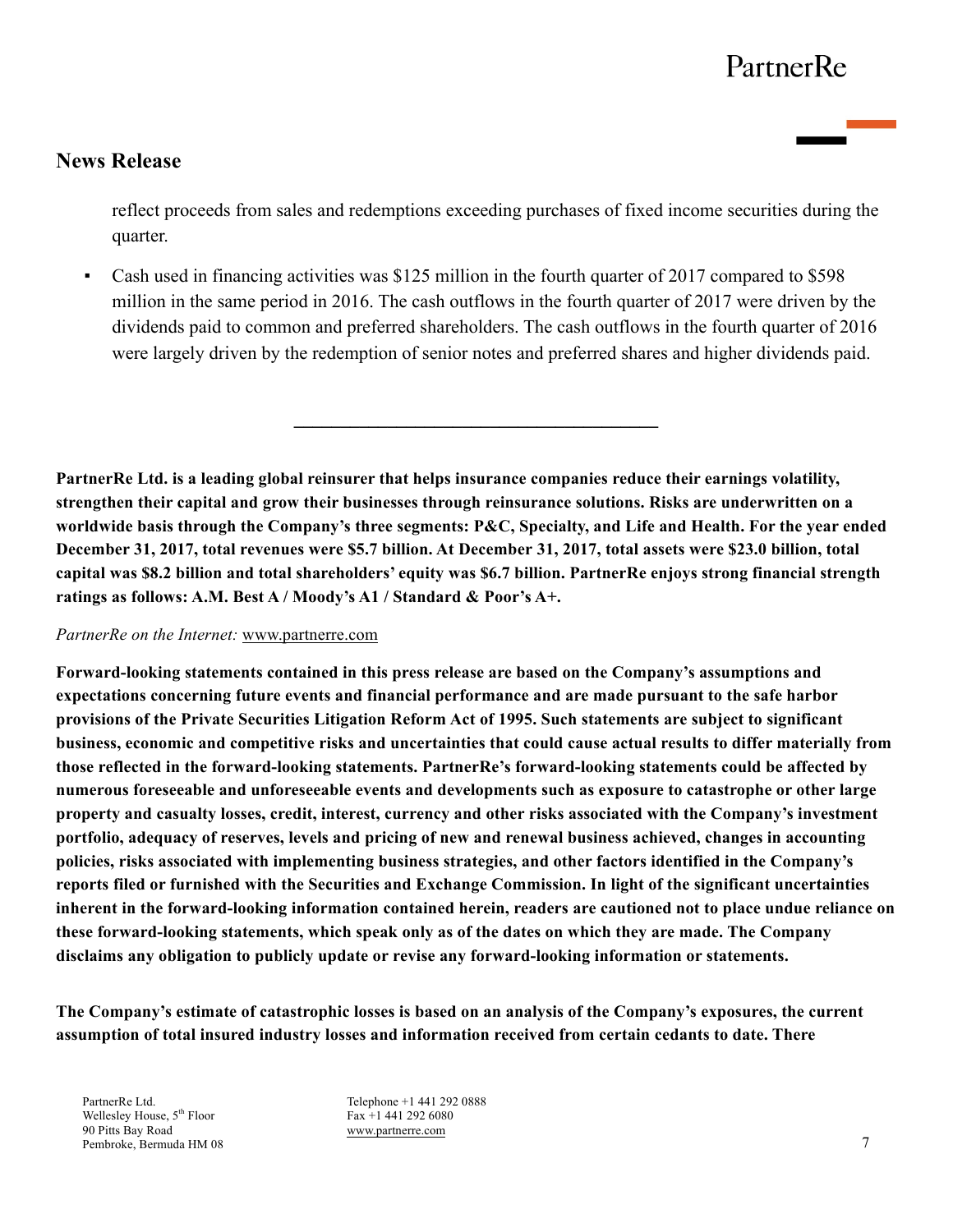## **News Release**

**is material uncertainty associated with the Company's loss estimates given the nature, magnitude and recency of these loss events and the limited claims information received to date. The ultimate losses therefore may differ materially from the current estimate.**

**Contacts: PartnerRe Ltd.** (441) 292-0888 Investor Contact: Ryan Lipschutz Media Contact: Celia Powell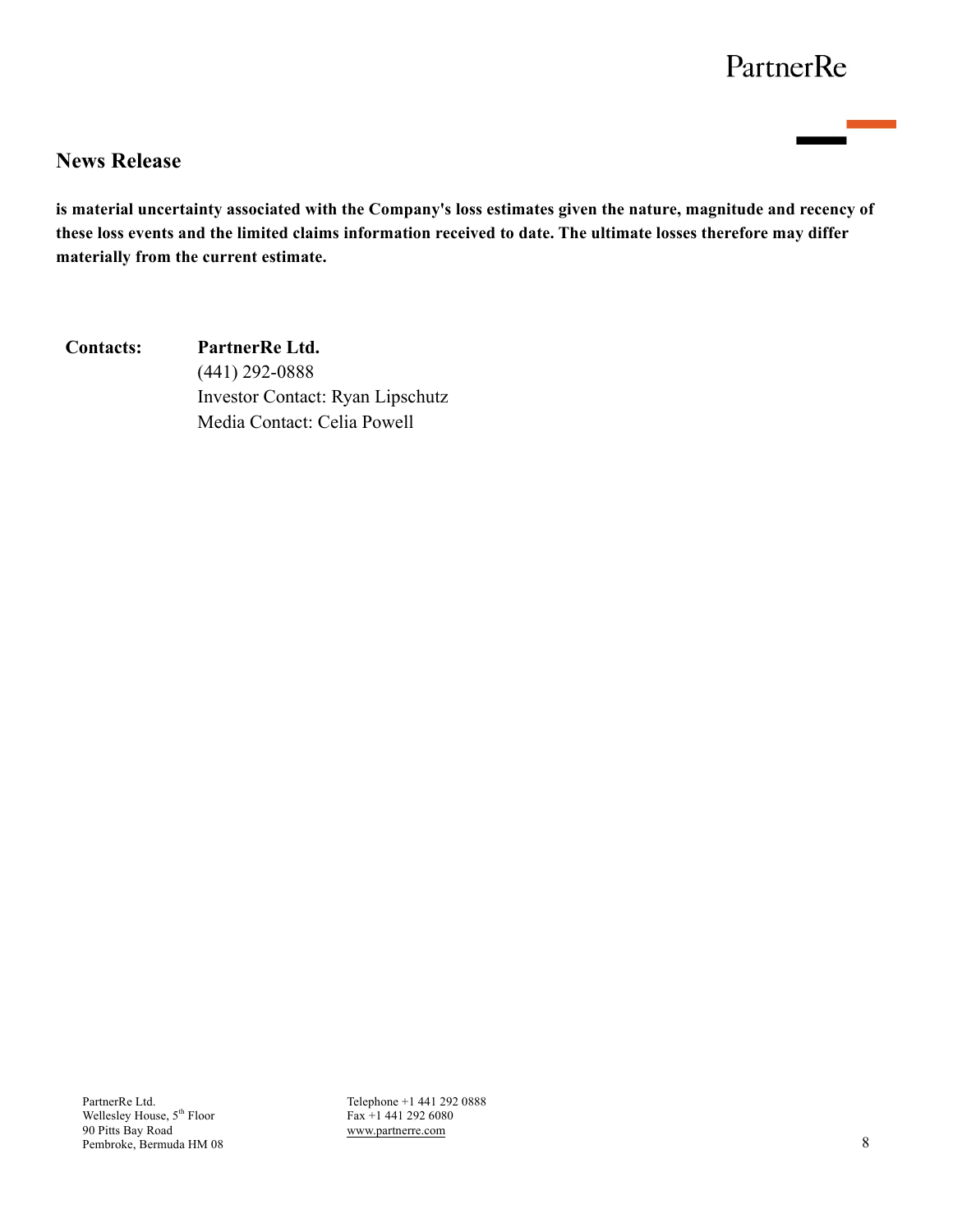## **PartnerRe Ltd. Consolidated Statements of Operations and Comprehensive Income (Loss) (1)**

(Expressed in thousands of U.S. dollars)

#### (Unaudited)

|                                                                                              | For the three months ended |                      |               |                      |                    | For the year ended   |               |                      |  |  |  |
|----------------------------------------------------------------------------------------------|----------------------------|----------------------|---------------|----------------------|--------------------|----------------------|---------------|----------------------|--|--|--|
|                                                                                              |                            | December 31,<br>2017 |               | December 31,<br>2016 |                    | December 31,<br>2017 |               | December 31,<br>2016 |  |  |  |
| <b>Revenues</b>                                                                              |                            |                      |               |                      |                    |                      |               |                      |  |  |  |
| Gross premiums written                                                                       | S                          | 1,235,586            | -S            | 1,102,695            | $\mathbf{\hat{s}}$ | 5,587,894            | -\$           | 5,356,942            |  |  |  |
| Net premiums written                                                                         | S                          | $1,220,227$ \$       |               | $1.067.095$ \$       |                    | 5.119.926 \$         |               | 4.953.470            |  |  |  |
| Decrease (increase) in unearned premiums                                                     |                            | 140,181              |               | 196,958              |                    | (94, 945)            |               | 16,126               |  |  |  |
| Net premiums earned                                                                          |                            | 1,360,408            |               | 1,264,053            |                    | 5.024.981            |               | 4,969,596            |  |  |  |
| Net investment income                                                                        |                            | 103,097              |               | 104,922              |                    | 402,071              |               | 410,864              |  |  |  |
| Net realized and unrealized investment gains (losses)                                        |                            | 18,986               |               | (388, 416)           |                    | 232,491              |               | 26,266               |  |  |  |
| Other income                                                                                 |                            | 4,212                |               | 3,660                |                    | 15,242               |               | 15,232               |  |  |  |
| <b>Total revenues</b>                                                                        |                            | 1,486,703            |               | 984,219              |                    | 5,674,785            |               | 5,421,958            |  |  |  |
| <b>Expenses</b>                                                                              |                            |                      |               |                      |                    |                      |               |                      |  |  |  |
| Losses and loss expenses                                                                     |                            | 1,084,309            |               | 778,008              |                    | 3,840,982            |               | 3,248,091            |  |  |  |
| Acquisition costs                                                                            |                            | 310,006              |               | 321,441              |                    | 1,119,773            |               | 1,186,602            |  |  |  |
| Other expenses $(2)$                                                                         |                            | 79,943               |               | 104,465              |                    | 348,398              |               | 471,905              |  |  |  |
| Interest expense                                                                             |                            | 10,580               |               | 11,837               |                    | 42,500               |               | 48,603               |  |  |  |
| Loss on redemption of debt $(3)$                                                             |                            |                      |               | 22,203               |                    | 1,566                |               | 22,203               |  |  |  |
| Amortization of intangible assets                                                            |                            | 6.335                |               | 6,156                |                    | 24,646               |               | 25,919               |  |  |  |
| Net foreign exchange losses (gains)                                                          |                            | 1,195                |               | (48, 137)            |                    | 108,244              |               | (77, 515)            |  |  |  |
| <b>Total expenses</b>                                                                        |                            | 1,492,368            |               | 1,195,973            |                    | 5,486,109            |               | 4,925,808            |  |  |  |
| Loss (income) before taxes and interest in earnings (losses) of equity method<br>investments |                            | (5,665)              |               | (211, 754)           |                    | 188,676              |               | 496,150              |  |  |  |
| Income tax (benefit) expense                                                                 |                            | (22,764)             |               | (66, 445)            |                    | 10,358               |               | 25,923               |  |  |  |
| Interest in earnings (losses) of equity method investments                                   |                            | 66,689               |               | (28, 388)            |                    | 85,703               |               | (22, 919)            |  |  |  |
| <b>Net income (loss)</b>                                                                     |                            | 83,788               |               | (173.697)            |                    | 264,021              |               | 447,308              |  |  |  |
| Preferred dividends                                                                          |                            | 11,604               |               | 12,492               |                    | 46,416               |               | 55,043               |  |  |  |
| Loss on redemption of preferred shares                                                       |                            |                      |               | 4,908                |                    |                      |               | 4,908                |  |  |  |
| Net income (loss) available to common shareholder                                            |                            | 72,184 \$            |               | $(191,097)$ \$       |                    | 217,605              | -S            | 387,357              |  |  |  |
| Comprehensive income (loss)                                                                  | \$                         | 67,733               | <sup>\$</sup> | $(143,707)$ \$       |                    | 248,309              | <sup>\$</sup> | 456,022              |  |  |  |

*(1) On March 18, 2016, Exor N.V. acquired 100% of the Company's common shares. As such, per share data is no longer meaningful and has been excluded. PartnerRe common shares are no longer traded on the NYSE.*

*(2) Other expenses for the three months ended December 31, 2017 and 2016 include \$11 million and \$14 million, respectively, of reorganization related costs. Other expenses for the year ended December 31, 2017 include \$33 million of reorganization related costs and transaction costs related to the Aurigen acquisition. Other expenses for the year ended December 31, 2016 include \$128 million of reorganization related costs, transaction costs and accelerated stock-based compensation expense related to the closing of the acquisition by Exor.* 

*(3) Loss on redemption of debt for the year ended December 31, 2017 relates to debt settled by Aurigen in the second quarter of 2017. Loss on redemption of debt for the three months and year ended December 31, 2016 relates to a make-whole payment paid to the senior note holders, representing the present value of the remaining scheduled payments on the notes following their early redemption.*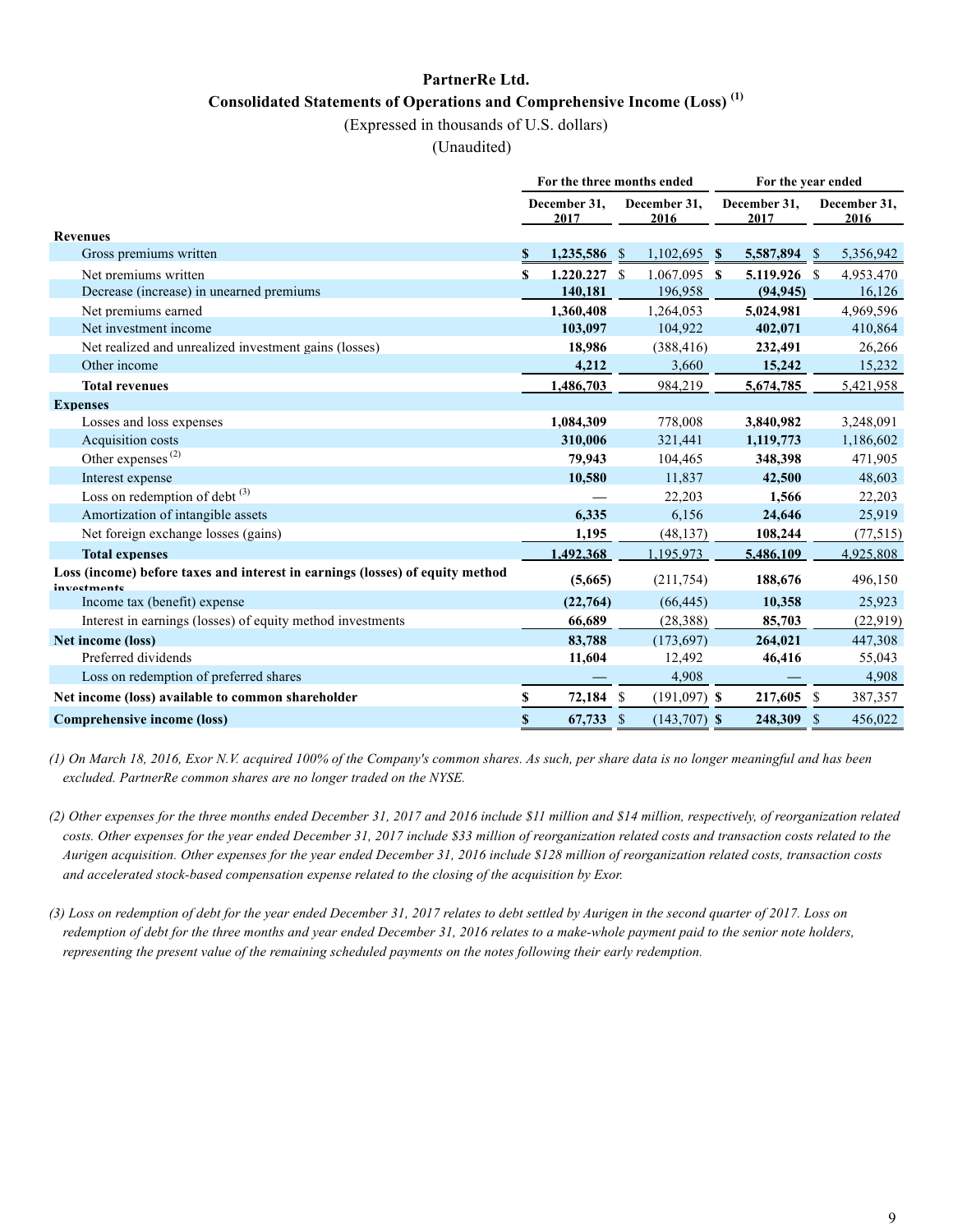## **PartnerRe Ltd. Consolidated Balance Sheets**

## (Expressed in thousands of U.S. dollars, except parenthetical share data)

(Unaudited)

|                                                                                                                           | December 31, 2017   | December 31, 2016 |  |
|---------------------------------------------------------------------------------------------------------------------------|---------------------|-------------------|--|
| <b>Assets</b>                                                                                                             |                     |                   |  |
| <b>Investments:</b>                                                                                                       |                     |                   |  |
| Fixed maturities, at fair value                                                                                           | \$<br>12,654,859 \$ | 13,432,501        |  |
| Short-term investments, at fair value                                                                                     | 4,400               | 21,697            |  |
| Equities, at fair value                                                                                                   | 638,596             | 38,626            |  |
| Investments in real estate                                                                                                | 83,098              |                   |  |
| Other invested assets                                                                                                     | 1,385,258           | 1,075,637         |  |
| <b>Total investments</b>                                                                                                  | 14,766,211          | 14,568,461        |  |
| Funds held - directly managed                                                                                             | 424,765             | 511,324           |  |
| Cash and cash equivalents                                                                                                 | 1,772,012           | 1,773,328         |  |
| Accrued investment income                                                                                                 | 120,805             | 112,580           |  |
| Reinsurance balances receivable                                                                                           | 2,724,844           | 2,492,069         |  |
| Reinsurance recoverable on paid and unpaid losses                                                                         | 828,807             | 331,704           |  |
| Funds held by reinsured companies                                                                                         | 801,451             | 685,069           |  |
| Deferred acquisition costs                                                                                                | 672,307             | 597,239           |  |
| Deposit assets                                                                                                            | 78,542              | 74,273            |  |
| Net tax assets                                                                                                            | 133,169             | 194,170           |  |
| Goodwill                                                                                                                  | 456,380             | 456,380           |  |
| Intangible assets                                                                                                         | 160,234             | 107,092           |  |
| Other assets                                                                                                              | 41,237              | 35,105            |  |
| <b>Total assets</b>                                                                                                       | \$<br>22,980,764 \$ | 21,938,794        |  |
| <b>Liabilities</b>                                                                                                        |                     |                   |  |
| Non-life reserves                                                                                                         | \$<br>9,710,457 \$  | 8,985,434         |  |
| Life and health reserves                                                                                                  | 2,490,474           | 1,984,096         |  |
| Unearned premiums                                                                                                         | 1,818,999           | 1,623,796         |  |
| Other reinsurance balances payable                                                                                        | 292,077             | 281,973           |  |
| Deposit liabilities                                                                                                       | 10,864              | 15,026            |  |
| Net tax liabilities                                                                                                       | 154,947             | 166,113           |  |
| Accounts payable, accrued expenses and other                                                                              | 302,021             | 849,572           |  |
| Debt related to senior notes                                                                                              | 1,384,824           | 1,273,883         |  |
| Debt related to capital efficient notes                                                                                   | 70,989              | 70,989            |  |
| <b>Total liabilities</b>                                                                                                  | 16,235,652          | 15,250,882        |  |
| <b>Shareholders' Equity</b>                                                                                               |                     |                   |  |
| Common shares (par value \$0.00000001; issued: 100,000,000 shares)                                                        |                     |                   |  |
| Preferred shares (par value \$1.00; issued and outstanding: 28,169,062 shares; aggregate<br>liquidation value: \$704,227) | 28,169              | 28,169            |  |
| Additional paid-in capital                                                                                                | 2,396,530           | 2,396,530         |  |
| Accumulated other comprehensive loss                                                                                      | (90, 281)           | (74, 569)         |  |
| Retained earnings                                                                                                         | 4,410,694           | 4,337,782         |  |
| <b>Total shareholders' equity</b>                                                                                         | 6,745,112           | 6,687,912         |  |
| Total liabilities and shareholders' equity                                                                                | \$<br>22,980,764 \$ | 21,938,794        |  |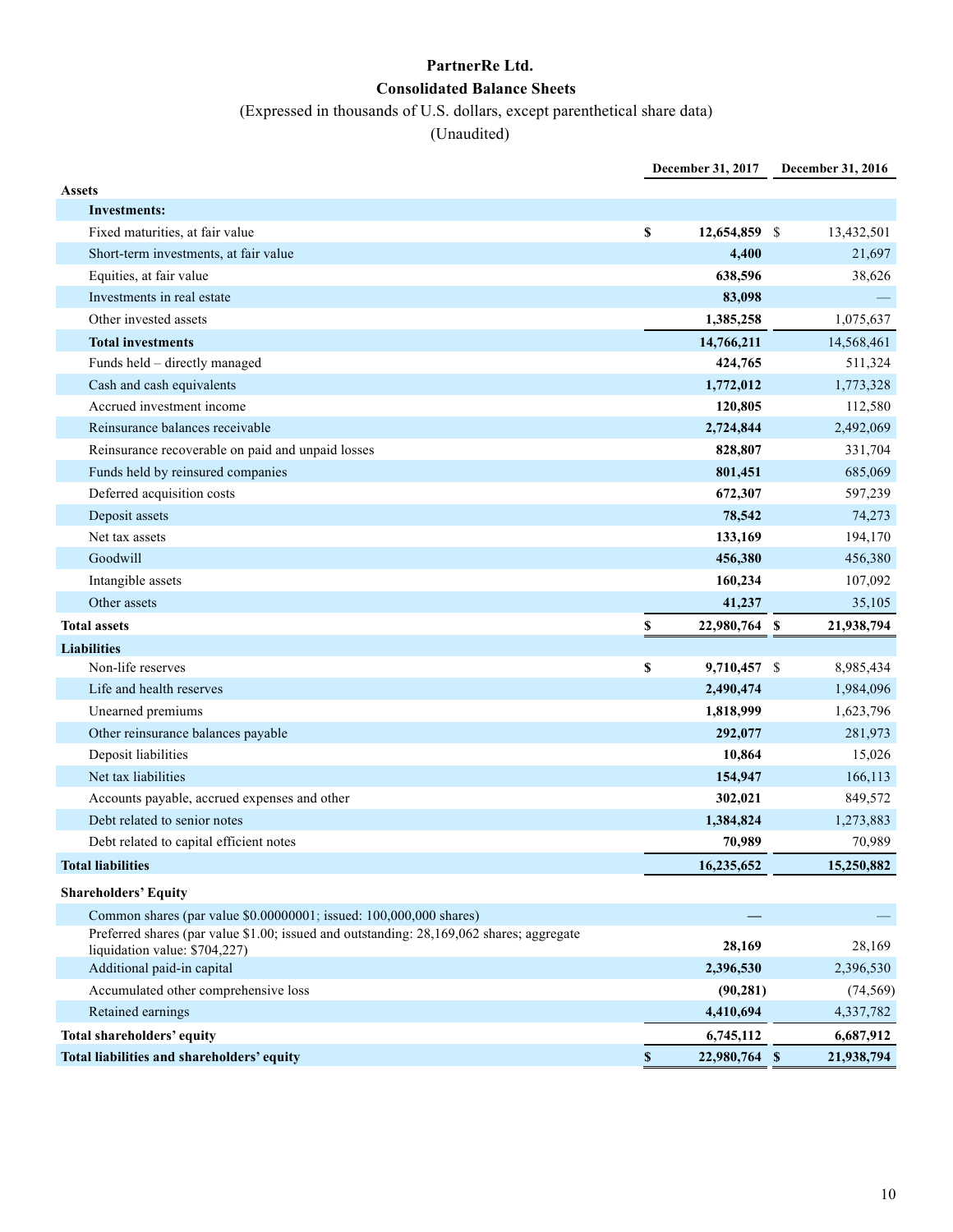### **PartnerRe Ltd. Condensed Consolidated Statements of Cash Flows**

#### (Expressed in thousands of U.S. dollars)

(Unaudited)

|                                                                    |   | For the three months ended |  |                          | For the year ended |                          |  |                   |  |
|--------------------------------------------------------------------|---|----------------------------|--|--------------------------|--------------------|--------------------------|--|-------------------|--|
|                                                                    |   | December 31, 2017          |  | <b>December 31, 2016</b> |                    | <b>December 31, 2017</b> |  | December 31, 2016 |  |
| Net cash provided by operating activities $(1)$                    | Æ | $7,205$ \$                 |  | $129,196$ \$             |                    | 247,876                  |  | 445,309           |  |
| Net cash provided by (used in) investing activities <sup>(2)</sup> |   | 728,537                    |  | 206,453                  |                    | 98.821                   |  | (34, 055)         |  |
| Net cash used in financing activities $^{(3)}$                     |   | (125, 298)                 |  | (597, 802)               |                    | (392, 239)               |  | (153, 521)        |  |
| Effect of foreign exchange rate changes on cash                    |   | (2,245)                    |  | (43,994)                 |                    | 44,226                   |  | (61, 502)         |  |
| Increase (decrease) in cash and cash equivalents                   |   | 608,199                    |  | (306, 147)               |                    | (1,316)                  |  | 196,231           |  |
| Cash and cash equivalents - beginning of period                    |   | 1,163,813                  |  | 2,079,475                |                    | 1,773,328                |  | 1,577,097         |  |
| Cash and cash equivalents - end of period                          |   | 1,772,012                  |  | 1,773,328                |                    | 1,772,012                |  | 1,773,328         |  |

*(1) Net cash provided by operating activities decreased for the three months and year ended December 31, 2017 compared to the same periods of 2016 primarily due to higher losses paid in 2017.*

*(2) Net cash provided by investing activities increased for the three months and year ended December 31, 2017 compared to the same periods of 2016 primarily due to cash proceeds on sale of investments used*  to fund financing activities noted below. For the year ended December 31, 2017, these cash proceeds were partially offset by cash used to fund the Aurigen acquisition and to invest in public equity funds. Net *cash used in investing activities for the year ended December 31, 2016 includes cash used to purchase short-term investments using the cash proceeds from issuance of Euro debt referred to below.*

*(3) Net cash used in financing activities includes dividends paid to common and preferred shareholders. Net cash used in financing activities in the three months ended December 31, 2016 includes redemptions*  of preferred shares and senior notes. Net cash used in financing activities for the year ended December 31, 2017 includes a redemption of debt by Aurigen and for the year ended December 31, 2016, includes *the payment of a special dividend related to the acquisition by Exor, partially offset by the proceeds from issuance of Euro debt.*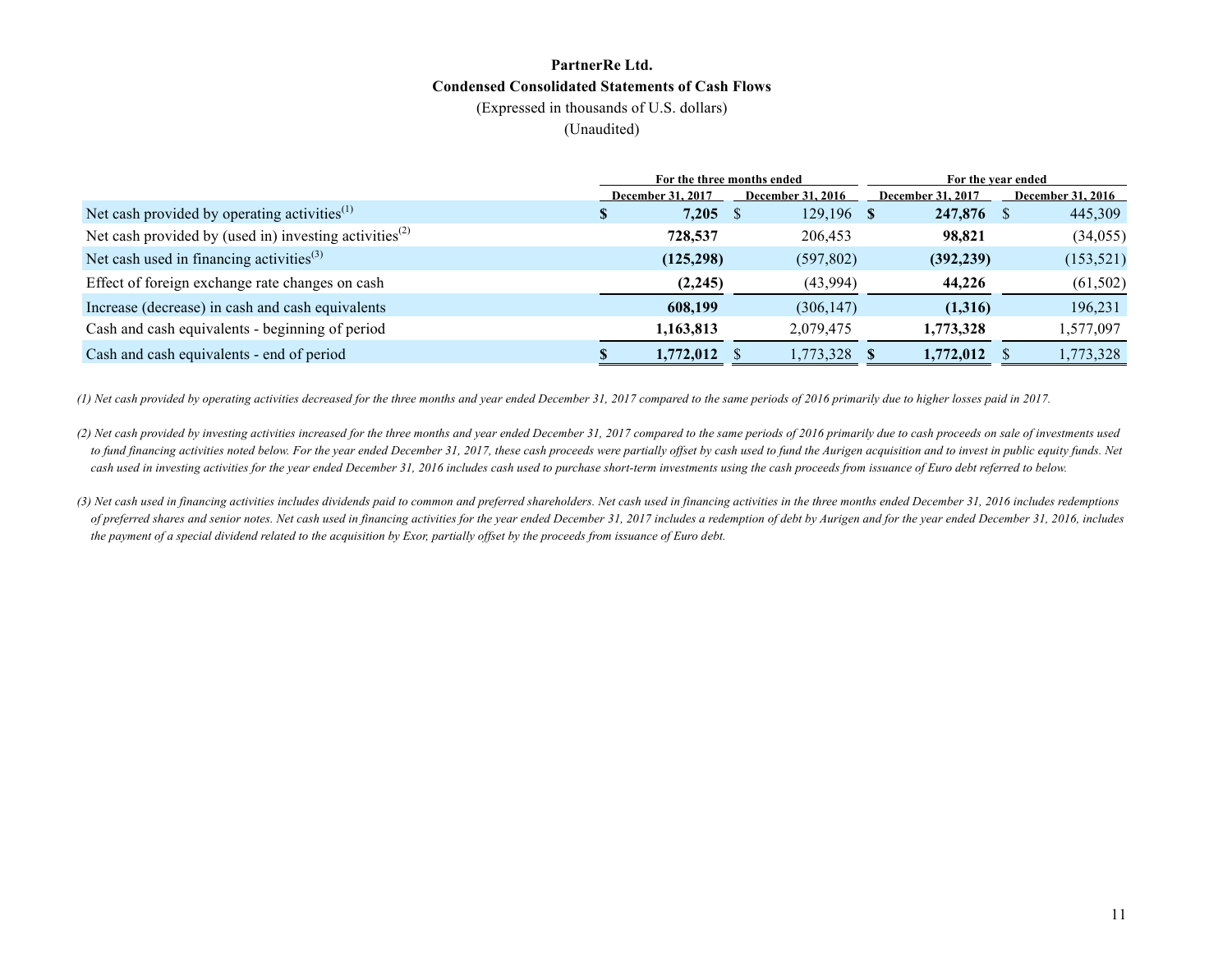### **PartnerRe Ltd. Consolidated Statements of Comprehensive Income (Loss)**

(Expressed in thousands of U.S. dollars)

(Unaudited)

|                                                                     |                   |           | For the three months ended |                   | For the year ended |
|---------------------------------------------------------------------|-------------------|-----------|----------------------------|-------------------|--------------------|
|                                                                     | December 31, 2017 |           | December 31, 2016          | December 31, 2017 | December 31, 2016  |
| Net income (loss)                                                   |                   | 83,788    | $(173,697)$ \$             | $264,021$ \$      | 447,308            |
| Change in currency translation adjustment                           |                   | (17, 471) | 33,022                     | (15, 135)         | 12,202             |
| Change in net unrealized gains or losses on investments, net of tax |                   | (74)      | (959)                      | (303)             | (1, 579)           |
| Change in unfunded pension obligation, net of tax                   |                   | l.490     | (2,073)                    | (274)             | (1,909)            |
| <b>Comprehensive income (loss)</b>                                  |                   | 67,733    | $(143,707)$ \$             | 248,309           | 456,022            |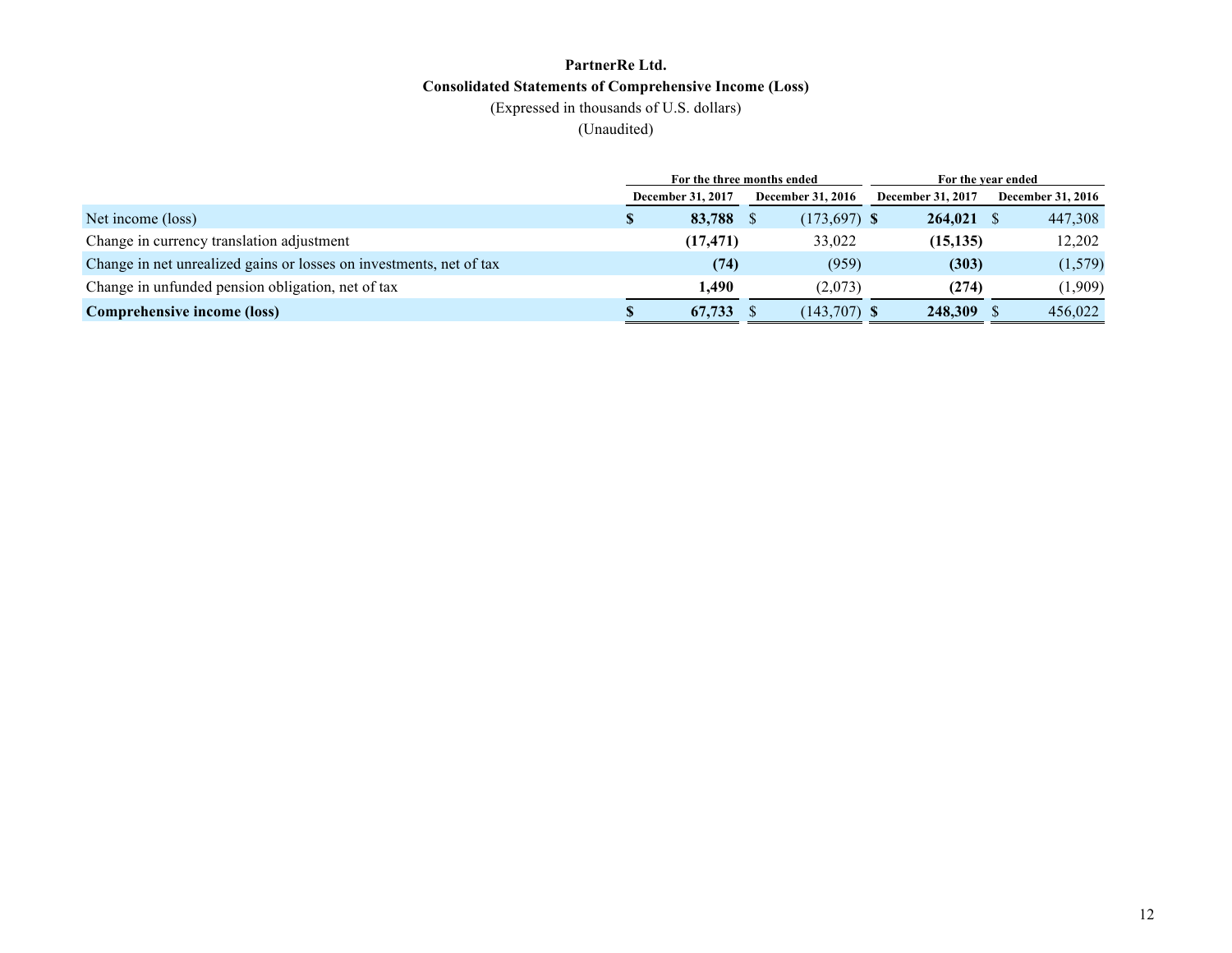### **PartnerRe Ltd.**

#### **Segment Information**

(Expressed in millions of U.S. dollars, except percentages)

#### (Unaudited)

**For the three months ended December 31, 2017**

|                                                   |              | P&C<br>segment |               | <b>Specialty</b><br>segment |             | <b>Total</b><br>Non-life |               | Life<br>and Health<br>aamant |               | Corporate<br>and Other   |      | Total   |
|---------------------------------------------------|--------------|----------------|---------------|-----------------------------|-------------|--------------------------|---------------|------------------------------|---------------|--------------------------|------|---------|
| Gross premiums written                            | \$           | 361            | <sup>\$</sup> | 493                         | $\mathbf S$ | 854                      | <sup>\$</sup> | 382                          | <sup>\$</sup> |                          | \$.  | 1.236   |
| Net premiums written                              | \$           | 366            | \$            | 486                         | \$          | 852                      | S             | 368                          | -S            | $\overline{\phantom{0}}$ |      | 1,220   |
| Decrease (increase) in unearned premiums          |              | 144            |               | (2)                         |             | 142                      |               | (2)                          |               |                          |      | 140     |
| Net premiums earned                               | \$           | 510            | \$            | 484                         | \$          | 994                      | S             | 366S                         |               |                          | -S   | 1,360   |
| Losses and loss expenses                          |              | (404)          |               | (298)                       |             | (702)                    |               | (382)                        |               |                          |      | (1,084) |
| Acquisition costs                                 |              | (136)          |               | (143)                       |             | (279)                    |               | (31)                         |               |                          |      | (310)   |
| <b>Technical result</b>                           | $\mathbf{s}$ | (30)           | $\mathbf{s}$  | 43                          | S           | 13                       | S             | $(47)$ \$                    |               | $\overline{\phantom{0}}$ | - \$ | (34)    |
| Other (loss) income                               |              | (1)            |               | $\overline{\phantom{0}}$    |             | (1)                      |               | 4                            |               |                          |      | 4       |
| Other expenses                                    |              | (13)           |               | (7)                         |             | (20)                     |               | (12)                         |               | (48)                     |      | (80)    |
| <b>Underwriting result</b>                        | S            | (44)           | $\mathbf{s}$  | 36                          | S           | (8)                      | S             | (55)                         |               | n/a                      | S    | (110)   |
| Net investment income                             |              |                |               |                             |             |                          |               | 16                           |               | 87                       |      | 103     |
| <b>Allocated underwriting result</b>              |              |                |               |                             |             |                          | S             | (39)                         |               | n/a                      |      | n/a     |
| Net realized and unrealized investment gains      |              |                |               |                             |             |                          |               |                              |               | 19                       |      | 19      |
| Interest expense                                  |              |                |               |                             |             |                          |               |                              |               | (10)                     |      | (10)    |
| Amortization of intangible assets                 |              |                |               |                             |             |                          |               |                              |               | (6)                      |      | (6)     |
| Net foreign exchange losses                       |              |                |               |                             |             |                          |               |                              |               | (1)                      |      | (1)     |
| Income tax benefit                                |              |                |               |                             |             |                          |               |                              |               | 23                       |      | 23      |
| Interest in earnings of equity method investments |              |                |               |                             |             |                          |               |                              |               | 66                       |      | 66      |
| <b>Net income</b>                                 |              |                |               |                             |             |                          |               |                              |               | n/a                      |      | 84      |
| Loss ratio <sup>(1)</sup>                         |              | 79.2%          |               | 61.6%                       |             | 70.6%                    |               |                              |               |                          |      |         |
| Acquisition ratio <sup>(2)</sup>                  |              | 26.7           |               | 29.5                        |             | 28.1                     |               |                              |               |                          |      |         |
| Technical ratio $^{(3)}$                          |              | 105.9%         |               | 91.1%                       |             | 98.7%                    |               |                              |               |                          |      |         |
| Other expense ratio <sup>(4)</sup>                |              | 2.5            |               | 1.4                         |             | 2.0                      |               |                              |               |                          |      |         |
| Combined ratio <sup>(5)</sup>                     |              | 108.4%         |               | 92.5%                       |             | 100.7%                   |               |                              |               |                          |      |         |

**For the three months ended December 31, 2016**

|                                                 |                    | P&C<br>segment |              | <b>Specialty</b><br>segment |              | <b>Total</b><br>Non-life |              | Life<br>and Health<br>. aamaant |               | Corporate<br>and Other   |               | <b>Total</b> |
|-------------------------------------------------|--------------------|----------------|--------------|-----------------------------|--------------|--------------------------|--------------|---------------------------------|---------------|--------------------------|---------------|--------------|
| Gross premiums written                          | \$                 | 397            | \$           | 407                         | \$           | 804                      | \$           | 299                             | <sup>\$</sup> | $\overline{\phantom{0}}$ | <sup>\$</sup> | 1.103        |
| Net premiums written                            | \$                 | 394            | \$           | 389                         | $\mathbf S$  | 783                      | $\mathbf S$  | 284                             | $\mathbf{s}$  | $\overline{\phantom{0}}$ | <sup>\$</sup> | 1,067        |
| Decrease in unearned premiums                   |                    | 144            |              | 45                          |              | 189                      |              | 8                               |               | -                        |               | 197          |
| Net premiums earned                             | $\mathbf{\hat{S}}$ | 538            | $\mathbf{s}$ | 434                         | $\mathbb{S}$ | 972                      | $\mathbf S$  | 292S                            |               |                          | $\mathcal{S}$ | 1.264        |
| Losses and loss expenses                        |                    | (315)          |              | (214)                       |              | (529)                    |              | (249)                           |               |                          |               | (778)        |
| Acquisition costs                               |                    | (156)          |              | (133)                       |              | (289)                    |              | (32)                            |               | —                        |               | (321)        |
| <b>Technical result</b>                         | S.                 | 67             | S            | 87                          | $\mathbf{s}$ | 154                      | S            | 11                              | <b>S</b>      |                          | $\mathbf{s}$  | 165          |
| Other income                                    |                    |                |              | -                           |              |                          |              | 3                               |               |                          |               | 3            |
| Other expenses                                  |                    | (33)           |              | (21)                        |              | (54)                     |              | (17)                            |               | (34)                     |               | (105)        |
| <b>Underwriting result</b>                      | $\mathbf{\hat{S}}$ | 34             | S            | 66                          | $\mathbf{s}$ | 100                      | $\mathbf{s}$ | (3)                             |               | $n/a$ \$                 |               | 63           |
| Net investment income                           |                    |                |              |                             |              |                          |              | 15                              |               | 90                       |               | 105          |
| <b>Allocated underwriting result</b>            |                    |                |              |                             |              |                          | S            | 12                              |               | n/a                      |               | n/a          |
| Net realized and unrealized investment losses   |                    |                |              |                             |              |                          |              |                                 |               | (388)                    |               | (388)        |
| Interest expense                                |                    |                |              |                             |              |                          |              |                                 |               | (12)                     |               | (12)         |
| Loss on redemption of debt                      |                    |                |              |                             |              |                          |              |                                 |               | (22)                     |               | (22)         |
| Amortization of intangible assets               |                    |                |              |                             |              |                          |              |                                 |               | (6)                      |               | (6)          |
| Net foreign exchange gains                      |                    |                |              |                             |              |                          |              |                                 |               | 48                       |               | 48           |
| Income tax benefit                              |                    |                |              |                             |              |                          |              |                                 |               | 66                       |               | 66           |
| Interest in losses of equity method investments |                    |                |              |                             |              |                          |              |                                 |               | (28)                     |               | (28)         |
| <b>Net loss</b>                                 |                    |                |              |                             |              |                          |              |                                 |               | n/a                      |               | (174)        |
| Loss ratio $(1)$                                |                    | 58.4%          |              | 49.4%                       |              | 54.4%                    |              |                                 |               |                          |               |              |
| Acquisition ratio (2)                           |                    | 29.1           |              | 30.6                        |              | 29.7                     |              |                                 |               |                          |               |              |
| Technical ratio (3)                             |                    | 87.5%          |              | 80.0%                       |              | 84.1%                    |              |                                 |               |                          |               |              |
| Other expense ratio (4)                         |                    | 6.2            |              | 4.7                         |              | 5.5                      |              |                                 |               |                          |               |              |
| Combined ratio (5)                              |                    | 93.7%          |              | 84.7%                       |              | 89.6%                    |              |                                 |               |                          |               |              |

*(1) Loss ratio is obtained by dividing losses and loss expenses by net premiums earned.* 

*(2) Acquisition ratio is obtained by dividing acquisition costs by net premiums earned.* 

*(3) Technical ratio is defined as the sum of the loss ratio and the acquisition ratio.*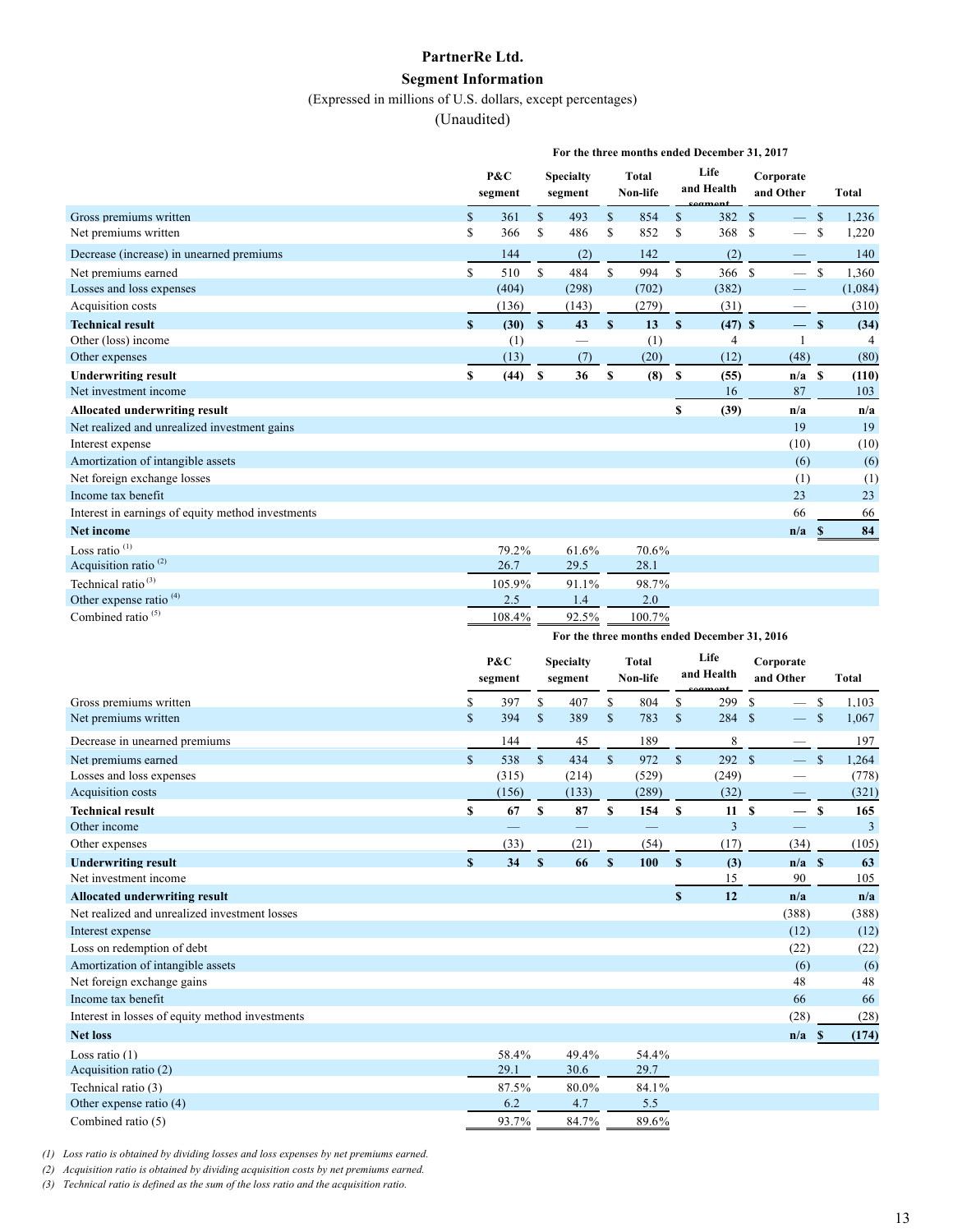- *(4) Other expense ratio is obtained by dividing other expenses by net premiums earned.*
- *(5) Combined ratio is defined as the sum of the technical ratio and the other expense ratio.*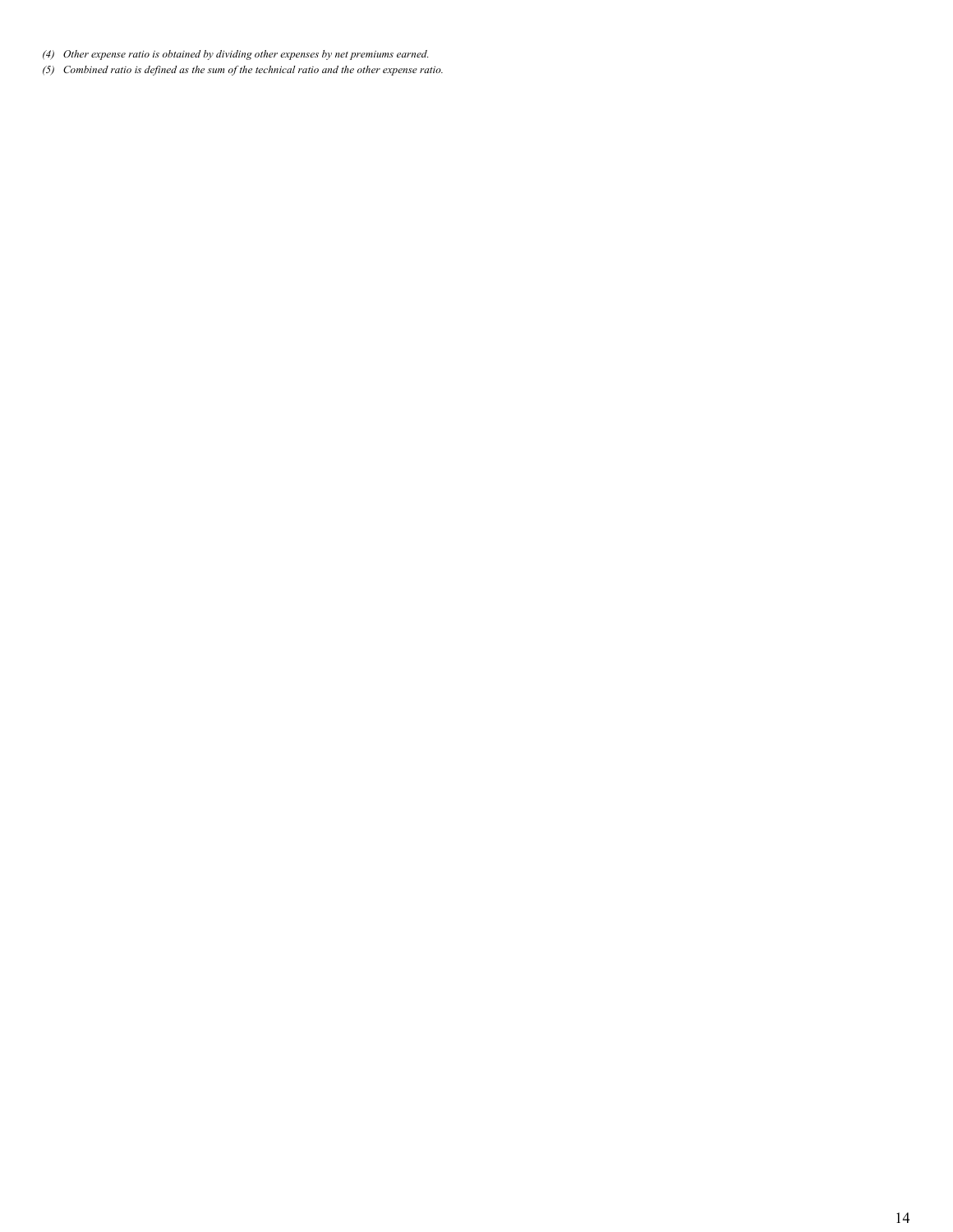### **PartnerRe Ltd.**

#### **Segment Information**

## (Expressed in millions of U.S. dollars, except percentages)

### (Unaudited)

|  |  |  | For the year ended December 31, 2017 |  |  |
|--|--|--|--------------------------------------|--|--|
|--|--|--|--------------------------------------|--|--|

|                                                   |     | P&C<br>segment |              | <b>Specialty</b><br>segment |             | <b>Total</b><br>Non-life |                    | Life<br>and Health<br>segment |              | Corporate<br>and Other |                    | Total    |
|---------------------------------------------------|-----|----------------|--------------|-----------------------------|-------------|--------------------------|--------------------|-------------------------------|--------------|------------------------|--------------------|----------|
| Gross premiums written                            |     | 2.255          | $\mathbf{s}$ | 1,934                       | $\mathbf S$ | 4,189                    | $\mathbf{\hat{s}}$ | 1.399                         | $\mathbf{s}$ |                        | $\mathbf{\hat{s}}$ | 5,588    |
| Net premiums written                              | \$  | 1,996          | \$           | 1,780                       | \$          | 3,776                    | \$                 | $1,344$ \$                    |              |                        | S                  | 5,120    |
| Increase in unearned premiums                     |     | (33)           |              | (55)                        |             | (88)                     |                    | (7)                           |              |                        |                    | (95)     |
| Net premiums earned                               | \$. | 1.963          | \$.          | 1.725                       | \$          | 3.688                    | $\mathbf{\hat{S}}$ | 1.337S                        |              |                        | $\mathbf{\hat{s}}$ | 5.025    |
| Losses and loss expenses                          |     | (1,620)        |              | (955)                       |             | (2,575)                  |                    | (1,266)                       |              |                        |                    | (3, 841) |
| Acquisition costs                                 |     | (495)          |              | (489)                       |             | (984)                    |                    | (136)                         |              |                        |                    | (1,120)  |
| <b>Technical result</b>                           | S   | (152) S        |              | 281                         | S           | 129                      | $\mathbf{s}$       | $(65)$ \$                     |              |                        | $\mathbf{s}$       | 64       |
| Other (loss) income                               |     |                |              | (1)                         |             | (1)                      |                    | 14                            |              | $\overline{c}$         |                    | 15       |
| Other expenses                                    |     | (71)           |              | (33)                        |             | (104)                    |                    | (61)                          |              | (183)                  |                    | (348)    |
| <b>Underwriting result</b>                        | S   | $(223)$ \$     |              | 247                         | $\mathbf S$ | 24                       | $\mathbf{s}$       | (112)                         |              | $n/a$ \$               |                    | (269)    |
| Net investment income                             |     |                |              |                             |             |                          |                    | 60                            |              | 342                    |                    | 402      |
| Allocated underwriting result                     |     |                |              |                             |             |                          | \$                 | (52)                          |              | n/a                    |                    | n/a      |
| Net realized and unrealized investment gains      |     |                |              |                             |             |                          |                    |                               |              | 232                    |                    | 232      |
| Interest expense                                  |     |                |              |                             |             |                          |                    |                               |              | (42)                   |                    | (42)     |
| Loss on redemption of debt                        |     |                |              |                             |             |                          |                    |                               |              | (2)                    |                    | (2)      |
| Amortization of intangible assets                 |     |                |              |                             |             |                          |                    |                               |              | (25)                   |                    | (25)     |
| Net foreign exchange losses                       |     |                |              |                             |             |                          |                    |                               |              | (108)                  |                    | (108)    |
| Income tax expense                                |     |                |              |                             |             |                          |                    |                               |              | (10)                   |                    | (10)     |
| Interest in earnings of equity method investments |     |                |              |                             |             |                          |                    |                               |              | 86                     |                    | 86       |
| Net income                                        |     |                |              |                             |             |                          |                    |                               |              | n/a                    | S                  | 264      |
| Loss ratio                                        |     | 82.6%          |              | 55.4%                       |             | 69.8%                    |                    |                               |              |                        |                    |          |
| Acquisition ratio                                 |     | 25.2           |              | 28.4                        |             | 26.7                     |                    |                               |              |                        |                    |          |
| Technical ratio                                   |     | 107.8%         |              | 83.8%                       |             | 96.5%                    |                    |                               |              |                        |                    |          |
| Other expense ratio                               |     | 3.6            |              | 1.9                         |             | 2.8                      |                    |                               |              |                        |                    |          |
| Combined ratio                                    |     | 111.4%         |              | 85.7%                       |             | 99.3%                    |                    |                               |              |                        |                    |          |

|                                                 |              |                   |              |                             |               |                          |                    | For the year ended December 31, 2016 |                               |               |              |
|-------------------------------------------------|--------------|-------------------|--------------|-----------------------------|---------------|--------------------------|--------------------|--------------------------------------|-------------------------------|---------------|--------------|
|                                                 |              | $P\&C$<br>segment |              | <b>Specialty</b><br>segment |               | <b>Total</b><br>Non-life |                    | Life<br>and Health<br>segment        | Corporate<br>and Other        |               | <b>Total</b> |
| Gross premiums written                          | \$.          | 2.269             | \$.          | 1.920                       | \$.           | 4.189                    | $\mathbf{\hat{s}}$ | $1.168$ \$                           | $\overbrace{\phantom{aaaaa}}$ | <sup>\$</sup> | 5.357        |
| Net premiums written                            | \$           | 2,061             | $\mathbf S$  | 1,776                       | <sup>\$</sup> | 3,837                    | \$                 | $1,117$ \$                           |                               | $\mathbf{s}$  | 4,954        |
| Decrease (increase) in unearned premiums        |              | 25                |              | (9)                         |               | 16                       |                    |                                      |                               |               | 16           |
| Net premiums earned                             | $\mathbf{s}$ | 2,086             | $\mathbb{S}$ | 1,767                       | $\mathbf{s}$  | 3,853                    | $\mathbb{S}$       | $1,117$ \$                           | $\equiv$                      | $\mathbf{s}$  | 4,970        |
| Losses and loss expenses                        |              | (1,248)           |              | (1,073)                     |               | (2,321)                  |                    | (927)                                |                               |               | (3,248)      |
| Acquisition costs                               |              | (556)             |              | (500)                       |               | (1,056)                  |                    | (131)                                |                               |               | (1, 187)     |
| <b>Technical result</b>                         | S            | 282               | $\mathbf{s}$ | 194                         | $\mathbf{s}$  | 476                      | S                  | 59 S                                 | $\overline{\phantom{0}}$      | $\mathbf{s}$  | 535          |
| Other income (loss)                             |              | 3                 |              | (1)                         |               | $\overline{2}$           |                    | 10                                   | 3                             |               | 15           |
| Other expenses                                  |              | (141)             |              | (88)                        |               | (229)                    |                    | (66)                                 | (177)                         |               | (472)        |
| <b>Underwriting result</b>                      | $\mathbf{s}$ | 144               | S            | 105                         | $\mathbf{s}$  | 249                      | S                  | $\overline{\mathbf{3}}$              | $n/a$ S                       |               | 78           |
| Net investment income                           |              |                   |              |                             |               |                          |                    | 58                                   | 353                           |               | 411          |
| <b>Allocated underwriting result</b>            |              |                   |              |                             |               |                          | $\mathbf{s}$       | 61                                   | n/a                           |               | n/a          |
| Net realized and unrealized investment gains    |              |                   |              |                             |               |                          |                    |                                      | 26                            |               | 26           |
| Interest expense                                |              |                   |              |                             |               |                          |                    |                                      | (49)                          |               | (49)         |
| Loss on redemption of debt                      |              |                   |              |                             |               |                          |                    |                                      | (22)                          |               | (22)         |
| Amortization of intangible assets               |              |                   |              |                             |               |                          |                    |                                      | (26)                          |               | (26)         |
| Net foreign exchange gains                      |              |                   |              |                             |               |                          |                    |                                      | 78                            |               | 78           |
| Income tax expense                              |              |                   |              |                             |               |                          |                    |                                      | (26)                          |               | (26)         |
| Interest in losses of equity method investments |              |                   |              |                             |               |                          |                    |                                      | (23)                          |               | (23)         |
| <b>Net income</b>                               |              |                   |              |                             |               |                          |                    |                                      | n/a                           | S             | 447          |
| Loss ratio                                      |              | 59.8%             |              | 60.8%                       |               | 60.3%                    |                    |                                      |                               |               |              |
| Acquisition ratio                               |              | 26.7              |              | 28.3                        |               | 27.4                     |                    |                                      |                               |               |              |
| Technical ratio                                 |              | 86.5%             |              | 89.1%                       |               | 87.7%                    |                    |                                      |                               |               |              |
| Other expense ratio                             |              | 6.7               |              | 4.9                         |               | 5.9                      |                    |                                      |                               |               |              |
| Combined ratio                                  |              | 93.2%             |              | 94.0%                       |               | 93.6%                    |                    |                                      |                               |               |              |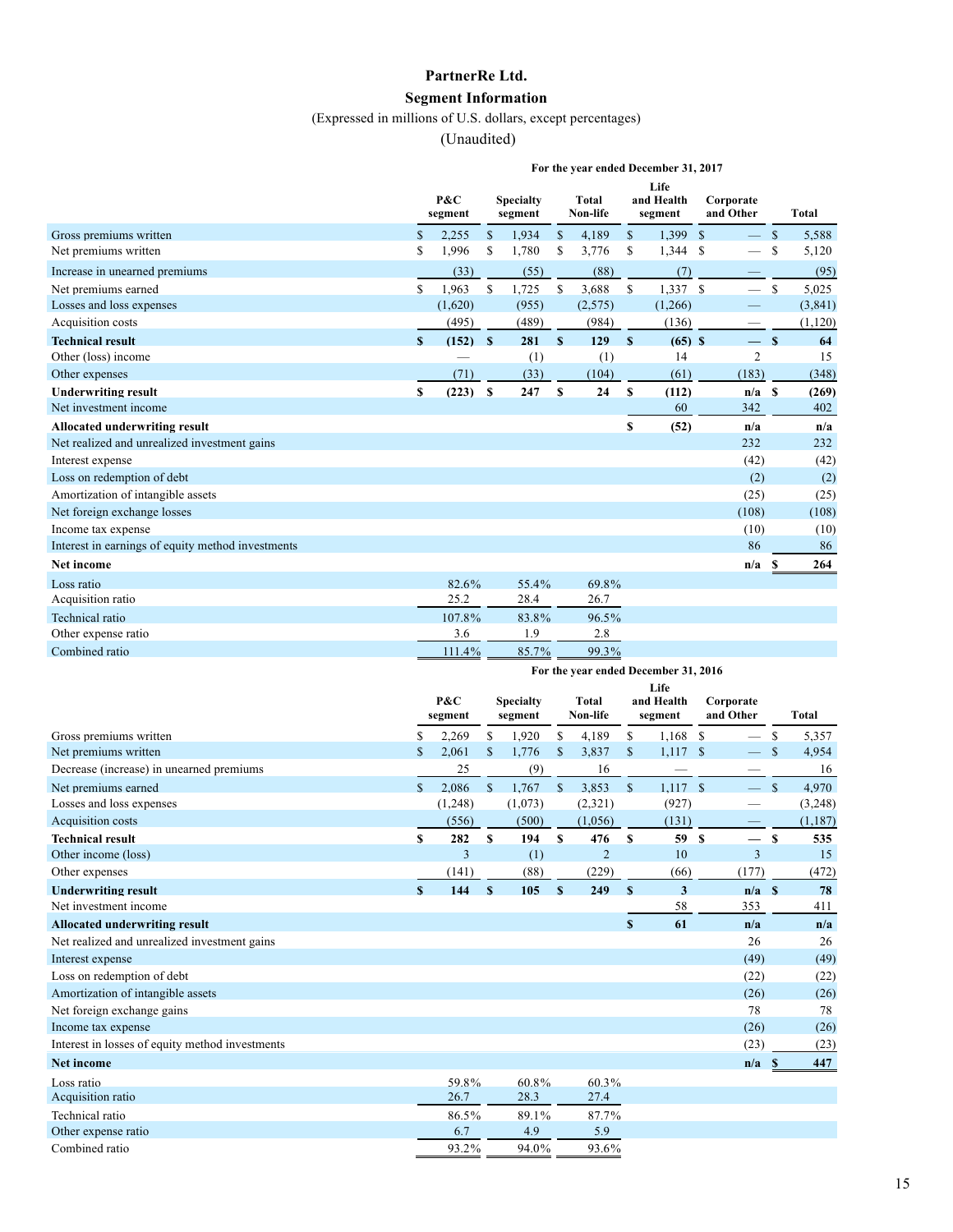#### **PartnerRe Ltd. Investment Portfolio**

(Expressed in millions of U.S. dollars, except percentages)

(Unaudited)

|                                                                                     |              | December 31, 2017 |                          | December 31, 2016        |                          |
|-------------------------------------------------------------------------------------|--------------|-------------------|--------------------------|--------------------------|--------------------------|
| <b>Investments:</b>                                                                 |              |                   |                          |                          |                          |
| Fixed maturities                                                                    |              |                   |                          |                          |                          |
| U.S. government                                                                     | \$           | 2,184             | $15\%$ \$                | 3,489                    | 24 %                     |
| U.S. government sponsored enterprises                                               |              | 22                | $\qquad \qquad -$        | 52                       |                          |
| U.S. states, territories and municipalities                                         |              | 690               | 5                        | 685                      | 5                        |
| Non-U.S. sovereign government, supranational and government related                 |              | 1,751             | 12                       | 1,136                    | 8                        |
| Corporate bonds                                                                     |              | 6,129             | 41                       | 5,705                    | 39                       |
| Mortgage/asset-backed securities                                                    |              | 1,879             | 13                       | 2,365                    | 16                       |
| Total fixed maturities                                                              |              | 12,655            | 86                       | 13,432                   | 92                       |
| Short-term investments                                                              |              | $\overline{4}$    | $\overline{\phantom{m}}$ | 22                       | —                        |
| Equities                                                                            |              | 639               | $\overline{4}$           | 39                       | $\overline{\phantom{0}}$ |
| Investments in real estate $^{(1)}$                                                 |              | 83                | $\mathbf{1}$             | $\overline{\phantom{0}}$ |                          |
| Other invested assets                                                               |              | 1,385             | 9                        | 1,076                    | 8                        |
| <b>Total investments</b>                                                            |              | 14,766            | 100%<br>$\mathbf{s}$     | 14,569                   | 100%                     |
| Cash and cash equivalents                                                           |              | 1,772             |                          | 1,773                    |                          |
| Total investments and cash and cash equivalents                                     |              | 16,538            |                          | 16,342                   |                          |
| <b>Maturity distribution:</b>                                                       |              |                   |                          |                          |                          |
| One year or less                                                                    | $\mathbb{S}$ | 280               | $2\%$ \$                 | 264                      | $2\%$                    |
| More than one year through five years                                               |              | 4,259             | 34                       | 5,381                    | 40                       |
| More than five years through ten years                                              |              | 4,126             | 32                       | 3,703                    | 27                       |
| More than ten years                                                                 |              | 2,115             | 17                       | 1,741                    | 13                       |
| Subtotal                                                                            |              | 10,780            | 85                       | 11,089                   | 82                       |
| Mortgage/asset-backed securities                                                    |              | 1,879             | 15                       | 2,365                    | 18                       |
| Total fixed maturities and short-term investments                                   | \$           | 12,659            | $100\%$<br>$\mathbf{s}$  | 13,454                   | 100%                     |
| Credit quality by market value (Total fixed maturities and short-term investments): |              |                   |                          |                          |                          |
| <b>AAA</b>                                                                          | $\mathbf S$  | 902               | $7\%$ \$                 | 791                      | 6 %                      |
| AA                                                                                  |              | 5,530             | 44                       | 6,957                    | 52                       |
| A                                                                                   |              | 2,603             | 21                       | 2,088                    | 15                       |
| <b>BBB</b>                                                                          |              | 3,310             | 26                       | 3,208                    | 24                       |
| <b>Below Investment Grade/Unrated</b>                                               |              | 314               | $\overline{2}$           | 410                      | $\mathbf{3}$             |
|                                                                                     | \$           | 12,659            | 100 %<br>$\mathbf{s}$    | 13,454                   | 100 %                    |
| Expected average duration <sup>(2)</sup>                                            |              |                   | 4.7 Yrs                  |                          | 4.9 Yrs                  |
| Average yield to maturity at market $^{(2)}$                                        |              |                   | 2.8%                     |                          | 2.7%                     |
| Average credit quality                                                              |              |                   | A                        |                          | A                        |

*(1) Includes investments in real estate acquired during the fourth quarter of 2017 purchased from an equity method investee*

*(2) Includes funds holding fixed income securities that are classified with equities on the Consolidated Balance Sheets and futures used for the purpose of hedging duration*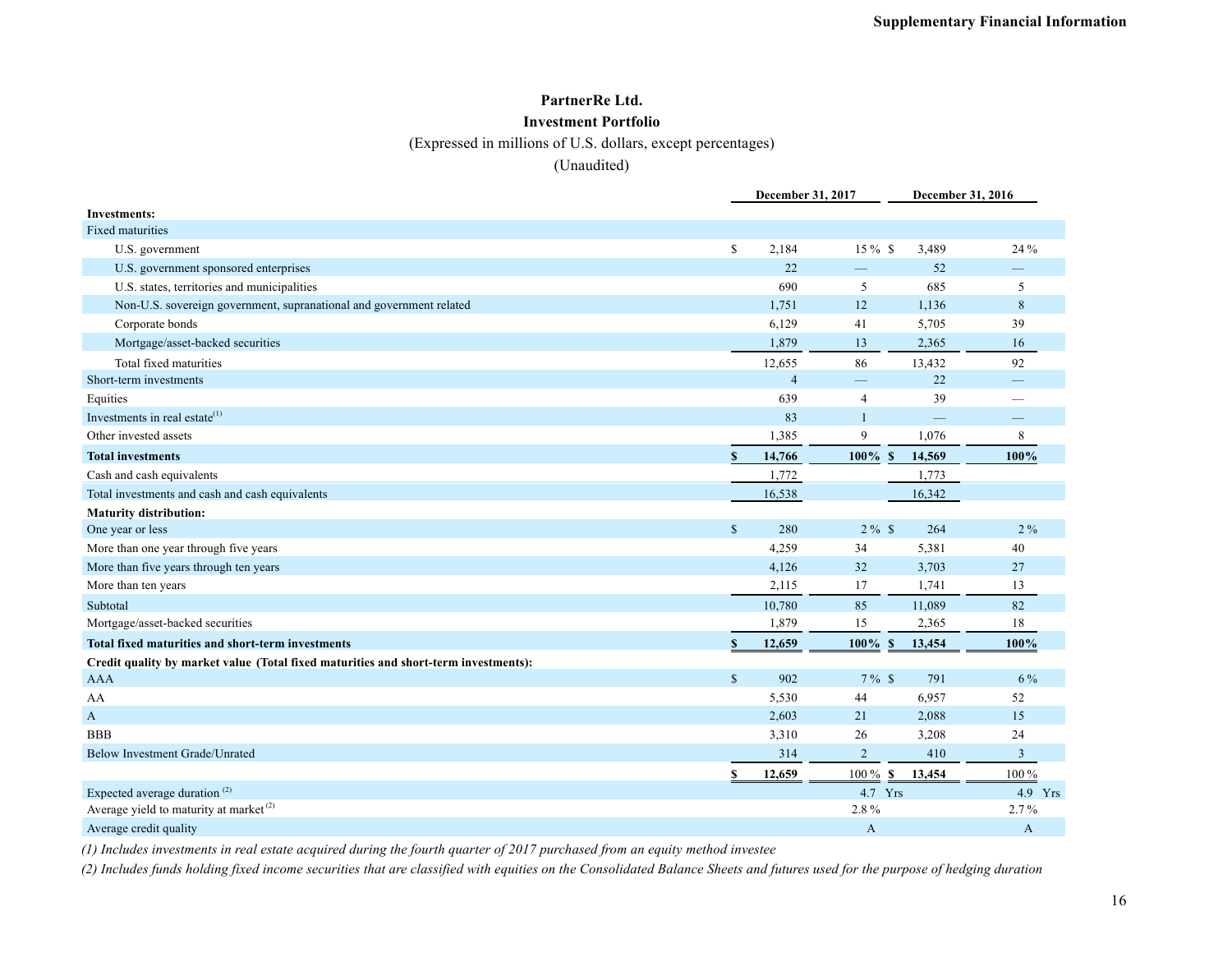#### **PartnerRe Ltd.**

#### **Distribution of Corporate Bonds**

(Expressed in thousands of U.S. dollars, except percentages)

(Unaudited)

#### **December 31, 2017**

|                                                    |               | <b>Fair Value</b>        | Percentage of<br><b>Fair Value of</b><br><b>Corporate Bonds</b> | Percentage to<br><b>Invested Assets</b><br>and cash | Largest single issuer<br>as a percentage of<br><b>Invested Assets</b><br>and cash |                                        |              |              |
|----------------------------------------------------|---------------|--------------------------|-----------------------------------------------------------------|-----------------------------------------------------|-----------------------------------------------------------------------------------|----------------------------------------|--------------|--------------|
| <b>Distribution by sector - Corporate bonds</b>    |               |                          |                                                                 |                                                     |                                                                                   |                                        |              |              |
| Consumer noncyclical                               | <sup>\$</sup> | 1,339,389                | 21.9%                                                           | 8.1%                                                | $1.1\%$                                                                           |                                        |              |              |
| Finance                                            |               | 1,023,197                | 16.7                                                            | 6.2                                                 | 0.8                                                                               |                                        |              |              |
| Industrials                                        |               | 666,117                  | 10.9                                                            | 4.0                                                 | 0.4                                                                               |                                        |              |              |
| Energy                                             |               | 555,734                  | 9.1                                                             | 3.4                                                 | 0.5                                                                               |                                        |              |              |
| Consumer cyclical                                  |               | 516,477                  | 8.4                                                             | 3.1                                                 | 0.5                                                                               |                                        |              |              |
| Communications                                     |               | 433,749                  | 7.1                                                             | 2.6                                                 | 0.7                                                                               |                                        |              |              |
| Insurance                                          |               | 428,383                  | 7.0                                                             | 2.6                                                 | 0.5                                                                               |                                        |              |              |
| <b>Utilities</b>                                   |               | 342,935                  | 5.6                                                             | 2.1                                                 | 0.2                                                                               |                                        |              |              |
| Real estate investment trusts                      |               | 295,426                  | 4.8                                                             | 1.8                                                 | 0.2                                                                               |                                        |              |              |
| Technology                                         |               | 245,801                  | 4.0                                                             | 1.5                                                 | 0.5                                                                               |                                        |              |              |
| Basic materials                                    |               | 179,527                  | 2.9                                                             | 1.1                                                 | 0.3                                                                               |                                        |              |              |
| Catastrophe bonds                                  |               | 67,710                   | 1.1                                                             | 0.4                                                 | $\equiv$                                                                          |                                        |              |              |
| Longevity and mortality bonds                      |               | 25,354                   | 0.4                                                             | 0.2                                                 | 0.2                                                                               |                                        |              |              |
| Government guaranteed corporate debt               |               | 8,837                    | 0.1                                                             | 0.1                                                 | 0.1                                                                               |                                        |              |              |
| <b>Total Corporate bonds</b>                       |               | 6,128,636                | 100.0%                                                          | 37.2%                                               |                                                                                   |                                        |              |              |
| Finance sector - Corporate bonds                   |               |                          |                                                                 |                                                     |                                                                                   |                                        |              |              |
| <b>Banks</b>                                       | $\mathbb{S}$  | 559,050                  | 9.1%                                                            | 3.4%                                                |                                                                                   |                                        |              |              |
| Investment banking and brokerage                   |               | 296,568                  | 4.8                                                             | 1.8                                                 |                                                                                   |                                        |              |              |
| Financial services                                 |               | 80,595                   | 1.3                                                             | 0.5                                                 |                                                                                   |                                        |              |              |
| Commercial and consumer finance                    |               | 28,060                   | 0.5                                                             | 0.2                                                 |                                                                                   |                                        |              |              |
| Other                                              |               | 58,924                   | 1.0                                                             | 0.3                                                 |                                                                                   |                                        |              |              |
| <b>Total finance sector - Corporate bonds</b>      |               | 1,023,197                | 16.7%                                                           | 6.2%                                                |                                                                                   |                                        |              |              |
|                                                    |               | <b>AAA</b>               | AA                                                              | $\mathbf{A}$                                        | <b>BBB</b>                                                                        | Non-Investment<br><b>Grade/Unrated</b> |              | <b>Total</b> |
| Credit quality of finance sector - Corporate bonds |               |                          |                                                                 |                                                     |                                                                                   |                                        |              |              |
| <b>Banks</b>                                       | \$            | 6,066                    | \$<br>8,758                                                     | \$<br>345,472                                       | \$<br>198,754                                                                     | \$<br>$\qquad \qquad -$                | $\mathbb{S}$ | 559,050      |
| Investment banking and brokerage                   |               |                          |                                                                 | 60,981                                              | 234,327                                                                           | 1,260                                  |              | 296,568      |
| Financial services                                 |               |                          | 7,079                                                           | 58,286                                              | 15,230                                                                            | $\overline{\phantom{0}}$               |              | 80,595       |
| Commercial and consumer finance                    |               |                          |                                                                 | 28,060                                              |                                                                                   | $\overline{\phantom{0}}$               |              | 28,060       |
| Other                                              |               | $\overline{\phantom{a}}$ | 6,387                                                           | 27,411                                              | 25,126                                                                            | $\overline{\phantom{0}}$               |              | 58,924       |
| <b>Total finance sector - Corporate bonds</b>      |               | 6,066                    | $\mathbf{s}$<br>22,224                                          | 520,210<br>$\mathbf{s}$                             | $\mathbf{s}$<br>473,437                                                           | 1,260<br>$\mathbf{\mathcal{S}}$        | \$           | 1,023,197    |
| % of total                                         |               | $0.6\%$                  | $2.2\%$                                                         | 50.8%                                               | 46.3%                                                                             | 0.1%                                   |              | 100.0%       |
|                                                    |               |                          |                                                                 |                                                     |                                                                                   |                                        |              |              |

#### **Concentration of investment risk**

*The top 10 Corporate bond issuers account for 18.4% of the Company's total corporate bonds. The single largest issuer accounts for 3.1% of the Company's total Corporate bonds.*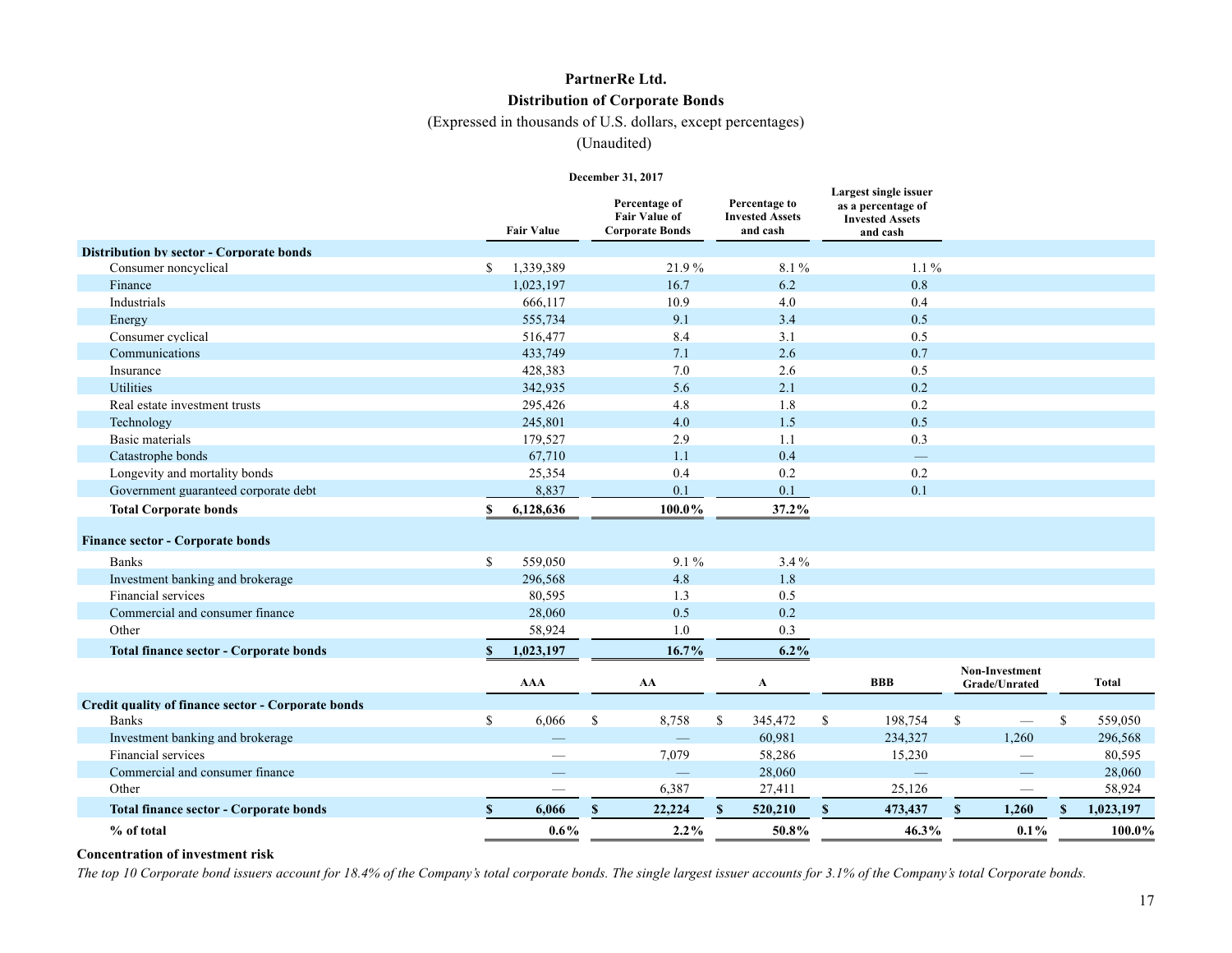#### **PartnerRe Ltd.**

#### **Analysis of Non-Life Reserves**

(Expressed in thousands of U.S. dollars)

#### (Unaudited)

|                                                             |              | As at and for the three months ended |                   |            | As at and for the year ended |                   |              |                   |  |  |
|-------------------------------------------------------------|--------------|--------------------------------------|-------------------|------------|------------------------------|-------------------|--------------|-------------------|--|--|
|                                                             |              | December 31, 2017                    | December 31, 2016 |            |                              | December 31, 2017 |              | December 31, 2016 |  |  |
| Reconciliation of beginning and ending non-life reserves:   |              |                                      |                   |            |                              |                   |              |                   |  |  |
| Gross liability at beginning of period                      | \$           | 10,023,605                           | <sup>\$</sup>     | 9,566,472  | <sup>\$</sup>                | 8,985,434         | \$           | 9,064,711         |  |  |
| Reinsurance recoverable at beginning of period              |              | (724, 236)                           |                   | (290, 151) |                              | (266,742)         |              | (189, 234)        |  |  |
| Net liability at beginning of period                        |              | 9,299,369                            |                   | 9,276,321  |                              | 8,718,692         |              | 8,875,477         |  |  |
| Net incurred losses related to:                             |              |                                      |                   |            |                              |                   |              |                   |  |  |
| Current year                                                |              | 766,928                              |                   | 700,438    |                              | 3,022,926         |              | 2,997,394         |  |  |
| Prior years                                                 |              | (64, 946)                            |                   | (171, 501) |                              | (448, 158)        |              | (676, 574)        |  |  |
|                                                             |              | 701,982                              |                   | 528,937    |                              | 2,574,768         |              | 2,320,820         |  |  |
| Change in reserve agreement <sup>(1)</sup>                  |              | (13,166)                             |                   | (2,153)    |                              | (3,481)           |              | 5,518             |  |  |
| Net losses paid                                             |              | (999, 178)                           |                   | (834, 047) |                              | (2,675,530)       |              | (2,262,916)       |  |  |
| Effects of foreign exchange rate changes                    |              | 32,770                               |                   | (250, 366) |                              | 407,328           |              | (220, 207)        |  |  |
| Net liability at end of period                              |              | 9,021,777                            |                   | 8,718,692  |                              | 9,021,777         |              | 8,718,692         |  |  |
| Reinsurance recoverable at end of period                    |              | 688,680                              |                   | 266,742    |                              | 688,680           |              | 266,742           |  |  |
| Gross liability at end of period                            | \$           | 9,710,457                            | S                 | 8,985,434  | $\mathbf{s}$                 | 9,710,457         | $\mathbf s$  | 8,985,434         |  |  |
| Breakdown of gross liability at end of period:              |              |                                      |                   |            |                              |                   |              |                   |  |  |
| Case reserves                                               | $\mathbf{s}$ | 4,176,879                            | $\mathsf{\$}$     | 3,883,926  | <sup>S</sup>                 | 4,176,879         | $\mathbb{S}$ | 3,883,926         |  |  |
| Additional case reserves                                    |              | 176,369                              |                   | 166,913    |                              | 176,369           |              | 166,913           |  |  |
| Incurred but not reported reserves                          |              | 5,357,209                            |                   | 4,934,595  |                              | 5,357,209         |              | 4,934,595         |  |  |
| Gross liability at end of period                            | S            | 9,710,457                            | S                 | 8,985,434  | <sup>\$</sup>                | 9,710,457         | S            | 8,985,434         |  |  |
| Gross liability at end of period by Non-life segment:       |              |                                      |                   |            |                              |                   |              |                   |  |  |
| P&C                                                         |              | 6,941,823                            |                   | 6,187,460  |                              | 6,941,823         |              | 6,187,460         |  |  |
| Specialty                                                   |              | 2,768,634                            |                   | 2,797,974  |                              | 2,768,634         |              | 2,797,974         |  |  |
| Gross liability at end of period                            | \$           | 9,710,457                            | S                 | 8,985,434  | S                            | 9,710,457         | S            | 8,985,434         |  |  |
| Unrecognized time value of non-life reserves <sup>(2)</sup> | $\mathbf{s}$ | 605,769                              | S                 | 439,351    | $\mathbf{s}$                 | 605,769           | $\mathbf{s}$ | 439,351           |  |  |
| Non-life paid loss ratio data:                              |              |                                      |                   |            |                              |                   |              |                   |  |  |
| Non-life paid losses to incurred losses ratio               |              | 145.5%                               |                   | 157.7%     |                              | 103.9%            |              | 97.5%             |  |  |
| Non-life paid losses to net premiums earned ratio           |              | 101.3%                               |                   | 85.8%      |                              | 72.5%             |              | 58.7%             |  |  |

*(1) The change in the reserve agreement is due to (adverse) favorable development on Paris Re's reserves which are guaranteed by Axa under the reserve agreement.*

*(2) The unrecognized time value, or discount, is the difference between the undiscounted liability for non-life reserves recorded and the discounted amount of these reserves. This discount is calculated by applying appropriate risk-free rates by currency and duration to the underlying non-life reserves.*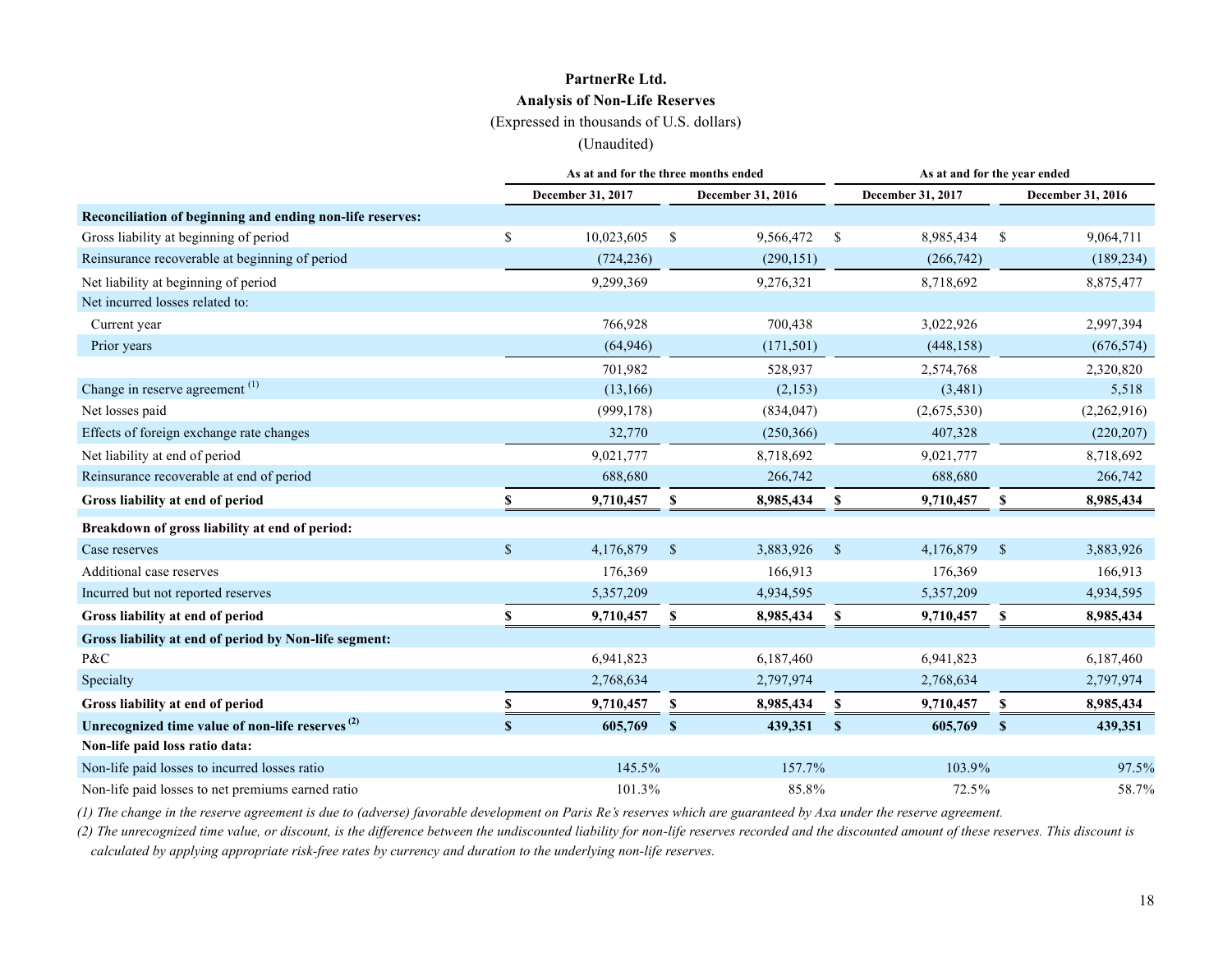## **PartnerRe Ltd. Analysis of Life and Health Reserves**

(Expressed in thousands of U.S. dollars)

(Unaudited)

|                                                                  | As at and for the three months ended |              |  |                   |  | As at and for the year ended |   |                   |  |  |  |  |
|------------------------------------------------------------------|--------------------------------------|--------------|--|-------------------|--|------------------------------|---|-------------------|--|--|--|--|
|                                                                  | December 31, 2017                    |              |  | December 31, 2016 |  | December 31, 2017            |   | December 31, 2016 |  |  |  |  |
| Reconciliation of beginning and ending life and health reserves: |                                      |              |  |                   |  |                              |   |                   |  |  |  |  |
| Gross liability at beginning of period                           | $\mathbb{S}$                         | 2,375,838 \$ |  | 2,050,970 \$      |  | 1,984,096 \$                 |   | 2,051,935         |  |  |  |  |
| Reinsurance recoverable at beginning of period                   |                                      | (37, 409)    |  | (29, 459)         |  | (31, 372)                    |   | (42, 773)         |  |  |  |  |
| Net liability at beginning of period                             |                                      | 2,338,429    |  | 2,021,511         |  | 1,952,724                    |   | 2,009,162         |  |  |  |  |
| Liability acquired related to the acquisition of Aurigen         |                                      |              |  |                   |  | 67,916                       |   |                   |  |  |  |  |
| Net incurred losses                                              |                                      | 382,327      |  | 249,071           |  | 1,266,214                    |   | 927,271           |  |  |  |  |
| Net losses paid                                                  |                                      | (281, 685)   |  | (221, 838)        |  | (1,017,673)                  |   | (844, 156)        |  |  |  |  |
| Effects of foreign exchange rate changes                         |                                      | 10,798       |  | (96,020)          |  | 180,688                      |   | (139, 553)        |  |  |  |  |
| Net liability at end of period                                   |                                      | 2,449,869    |  | 1,952,724         |  | 2,449,869                    |   | 1,952,724         |  |  |  |  |
| Reinsurance recoverable at end of period                         |                                      | 40,605       |  | 31,372            |  | 40,605                       |   | 31,372            |  |  |  |  |
| Gross liability at end of period                                 |                                      | 2,490,474    |  | 1,984,096 \$      |  | 2,490,474                    | S | 1,984,096         |  |  |  |  |
| Life value in force $^{(1)}$                                     | \$                                   | 308,200 \$   |  | $176,200$ \$      |  | 308,200 \$                   |   | 176,200           |  |  |  |  |

*(1) The life value in force (Life VIF) is the present value of the profits that will emerge from life policies over time and is comprised of the present value of future after-tax profits and the cost of capital. The Company's Life VIF is calculated on a going concern basis and is the sum of (i) present value of future profits on a U.S. GAAP basis which represents the net present value of projected after-tax cash flows based on Life reserves, net of deferred acquisition costs and gross of value of business acquired; (ii) cost of non-hedgeable risks; (iii) frictional costs; (iv) time value of options and guarantees; and (v) cost of non-economic excess encumbered capital.*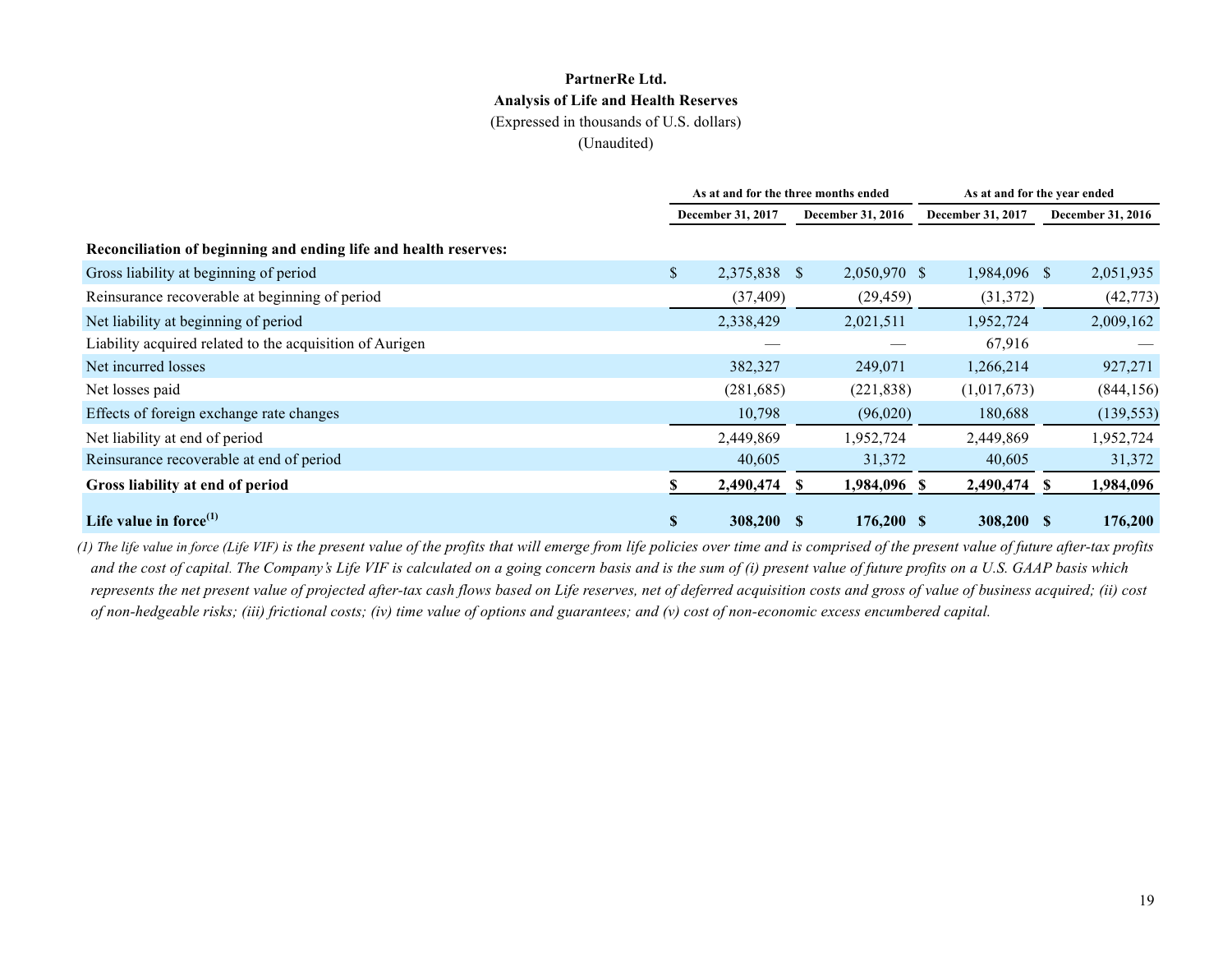### **PartnerRe Ltd. Natural Catastrophe Probable Maximum Losses (PMLs)** (Expressed in millions of U.S. dollars) (Unaudited)

#### **Single occurrence estimated net PML exposure**

|                  |            | December 31, 2017       | December 31, 2016                                      |                         |                                                       |  |  |  |
|------------------|------------|-------------------------|--------------------------------------------------------|-------------------------|-------------------------------------------------------|--|--|--|
| Zone             | Peril      | $1$ -in-250<br>year PML | $1$ -in-500<br>year PML<br>(Earthquake<br>nerils only) | $1$ -in-250<br>year PML | $1-in-500$<br>year PML<br>(Earthquake<br>nerils only) |  |  |  |
| U.S. Southeast   | Hurricane  | \$<br>556               |                                                        | \$                      | 496 $$$                                               |  |  |  |
| U.S. Northeast   | Hurricane  | 573                     |                                                        | 560                     |                                                       |  |  |  |
| U.S. Gulf Coast  | Hurricane  | 586                     |                                                        | 502                     |                                                       |  |  |  |
| Caribbean        | Hurricane  | 175                     |                                                        | 165                     |                                                       |  |  |  |
| Europe           | Windstorm  | 403                     |                                                        | 387                     |                                                       |  |  |  |
| Japan            | Typhoon    | 209                     |                                                        | 190                     |                                                       |  |  |  |
| California       | Earthquake | 512 \$                  | 640                                                    | 462                     | 595                                                   |  |  |  |
| British Columbia | Earthquake | 143                     | 306                                                    | 161                     | 317                                                   |  |  |  |
| Japan            | Earthquake | 330                     | 368                                                    | 315                     | 349                                                   |  |  |  |
| Australia        | Earthquake | 152                     | 222                                                    | 187                     | 258                                                   |  |  |  |
| New Zealand      | Earthquake | 140                     | 201                                                    | 147                     | 211                                                   |  |  |  |

*The PML estimates are pre-tax and net of retrocession and reinstatement premiums. The peril zones in this disclosure are major peril zones for the industry. The Company has exposures in other peril zones that can potentially generate losses greater than the PML estimates in this disclosure.*

*For more information regarding cautionary language related to the Natural Catastrophe PML disclosure and the forward-looking statements, as well as uncertainties and* limitations associated with certain assumptions and the methodology used, refer to the Company's natural catastrophe PML information and definitions in the Company's *Annual Report on Form 20-F for the year ended December 31, 2016 (see Risk Management—Natural Catastrophe PML in Item 3 of the 20-F).*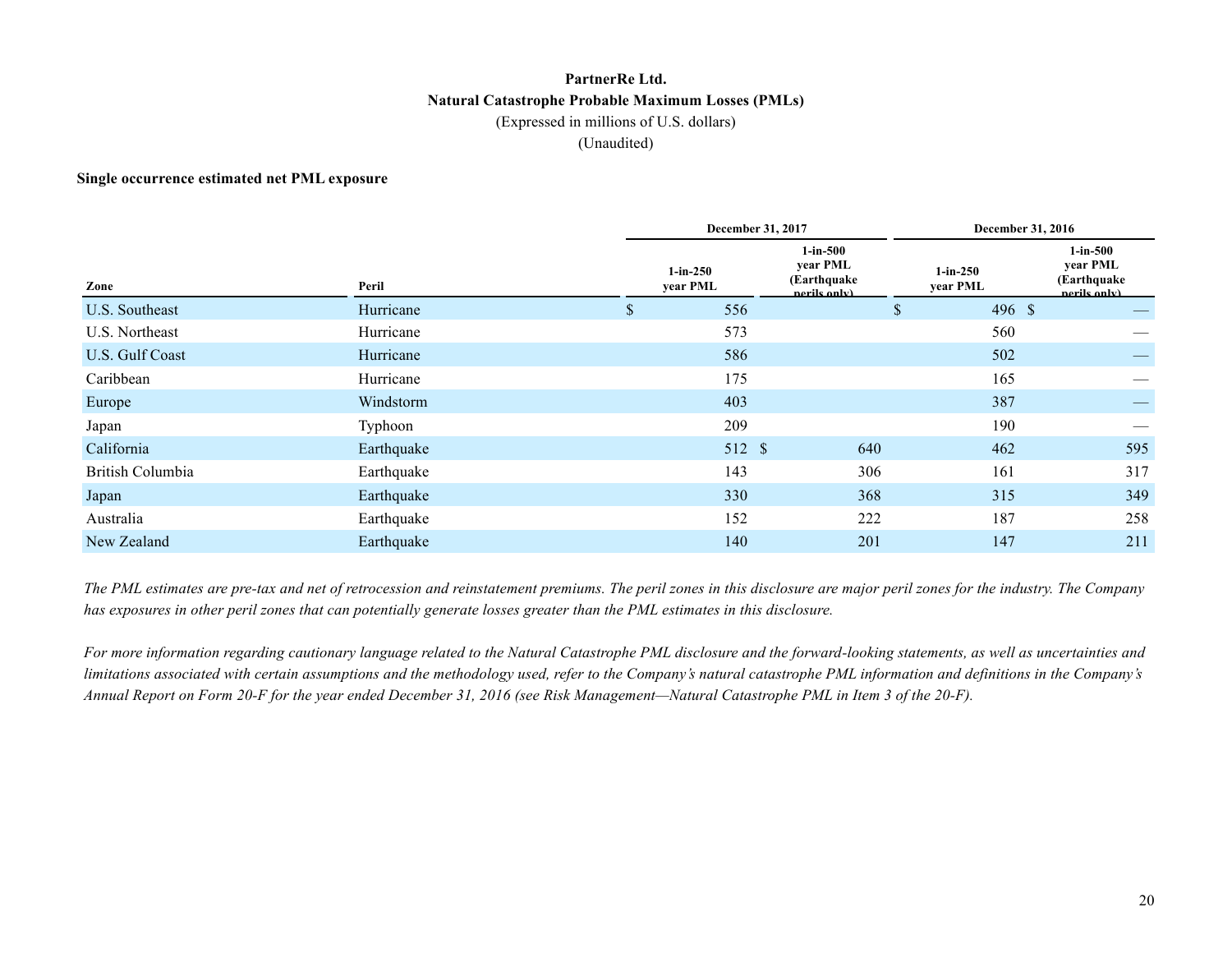### **PartnerRe Ltd. Reconciliation of GAAP and non-GAAP measures** (in thousands of U.S. dollars, except percentages)

#### (Unaudited)

|                                                                                  |                   | For the three months ended |                        |                    | For the year ended |                    |                   |                    |  |  |  |
|----------------------------------------------------------------------------------|-------------------|----------------------------|------------------------|--------------------|--------------------|--------------------|-------------------|--------------------|--|--|--|
|                                                                                  | December 31, 2017 |                            | December 31, 2016      |                    | December 31, 2017  |                    | December 31, 2016 |                    |  |  |  |
|                                                                                  |                   | ROE <sup>(1)</sup>         |                        | ROE <sup>(1)</sup> |                    | ROE <sup>(1)</sup> |                   | ROE <sup>(1)</sup> |  |  |  |
| Net income (loss) available to common shareholder                                | 72,184            | 4.8 $%$                    | $(191,097)$ $(12.4)\%$ |                    | 217,605            | 3.6 $%$            | 387,357           | $6.4\%$            |  |  |  |
| Less: adjustments for non-operating items                                        |                   |                            |                        |                    |                    |                    |                   |                    |  |  |  |
| Net realized and unrealized investment gains (losses), net of $\text{tax}^{(2)}$ | 34,542            | 2.3                        | $(316,808)$ $(20.6)$   |                    | 233,606            | 3.9                | 49,817            | 0.8                |  |  |  |
| Net foreign exchange gains (losses), net of tax                                  | 11,269            | 0.7                        | 35,234                 | 2.3                | $(83,733)$ $(1.4)$ |                    | 76,088            | 1.3                |  |  |  |
| Interest in earnings (losses) of equity method investments, net of tax           | 65,766            | 4.3                        | (29, 599)              | (1.9)              | 80,125             | -1.3               | (22, 222)         | (0.4)              |  |  |  |
| Income tax expense related to recent U.S. tax law change <sup>(2)</sup>          | (10, 935)         | (0.7)                      |                        |                    | $(10,935)$ $(0.2)$ |                    |                   |                    |  |  |  |
| Loss on redemption of preferred shares                                           |                   |                            | (4,908)                | (0.3)              |                    |                    | (4,908)           | (0.1)              |  |  |  |
| <b>Operating (losses) earnings</b>                                               | (28, 458)         | $(1.8)\%$ \$               | 124,984                | $8.1 \%$           | (1, 458)           | $-$ % \$           | 288,582           | 4.8%               |  |  |  |

|                                                    | For the three months ended |                          | For the year ended       |  |                          |  |  |  |
|----------------------------------------------------|----------------------------|--------------------------|--------------------------|--|--------------------------|--|--|--|
| Calculation of average common shareholder's equity | <b>December 31, 2017</b>   | <b>December 31, 2016</b> | <b>December 31, 2017</b> |  | <b>December 31, 2016</b> |  |  |  |
| Beginning of period common shareholder's equity    | $6,104,451$ \$             | 6,299,886 \$             | 5,983,685 \$             |  | 6,046,751                |  |  |  |
| End of period common shareholder's equity          | 6,040,885                  | 5,983,685                | 6,040,885                |  | 5,983,685                |  |  |  |
| Average common shareholder's equity                | 6,072,668                  | $6,141,786$ \$           | $6,012,285$ \$           |  | 6,015,218                |  |  |  |

*(1) Return on common shareholder's equity (ROE) is calculated as net income or loss attributable to common shareholder divided by average common shareholder's equity, annualized for the quarter. Average common shareholder's equity is calculated using the sum of the beginning of period and end of period common shareholder's equity divided by two.*

*(2) A tax charge related to the enactment of changes in U.S. tax law at the end of 2017 was recorded in the Consolidated Statement of Operations in the amount of \$5 million, of which \$11 million was an operating charge offset by a \$6 million non-operating benefit, included within net realized and unrealized investment gains (losses), net of tax, above.*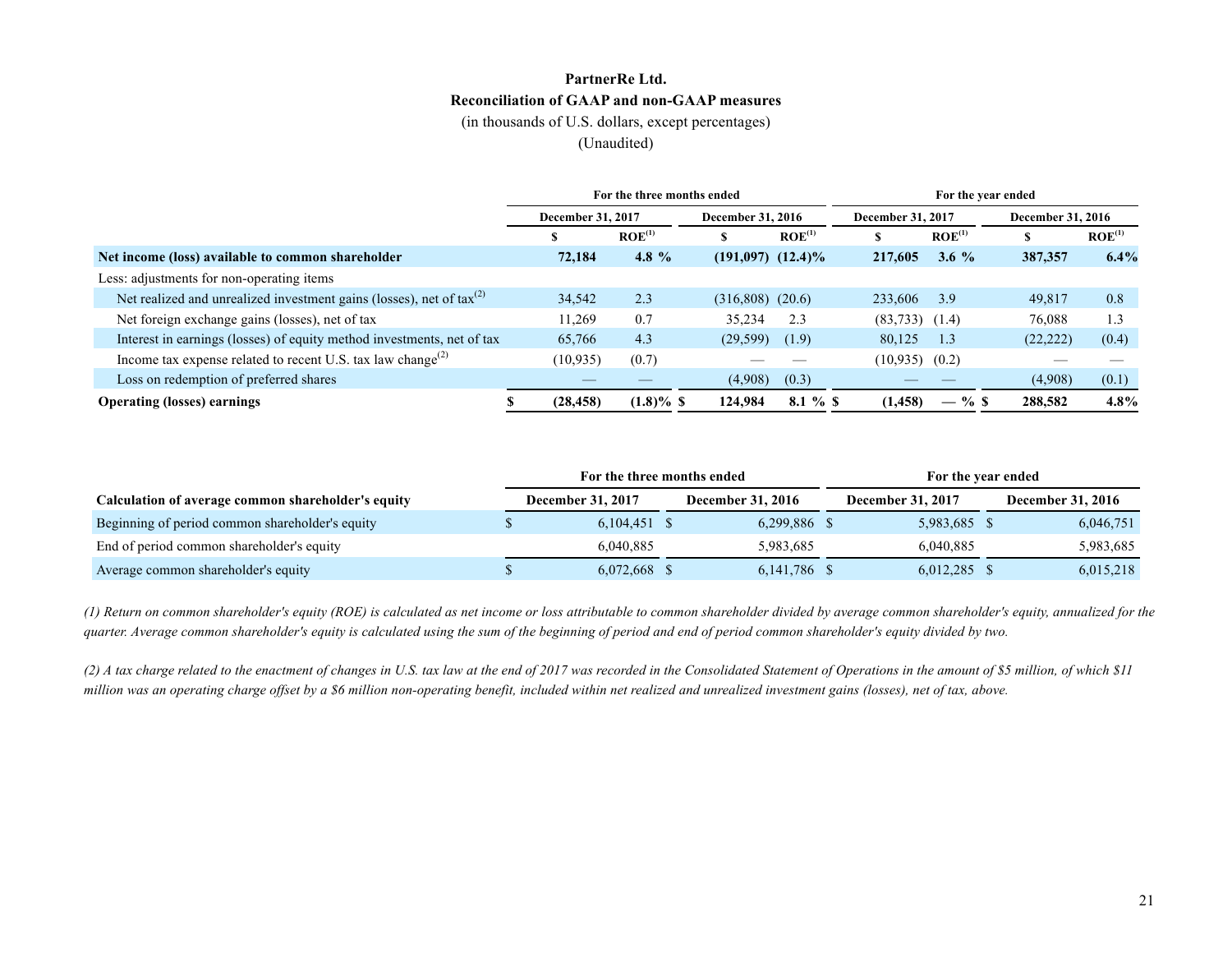## **PartnerRe Ltd. Reconciliation of GAAP and non-GAAP measures**

(in thousands of U.S. dollars, except percentages)

(Unaudited)

|                                                                          |    | For the three months ended |                         |  |                           |             |  | For the year ended |             |                   |            |  |  |  |  |
|--------------------------------------------------------------------------|----|----------------------------|-------------------------|--|---------------------------|-------------|--|--------------------|-------------|-------------------|------------|--|--|--|--|
|                                                                          |    | December 31, 2017          |                         |  | December 31, 2016         |             |  | December 31, 2017  |             | December 31, 2016 |            |  |  |  |  |
|                                                                          |    | \$                         | ROE                     |  |                           | <b>ROE</b>  |  | S                  | <b>ROE</b>  | \$                | <b>ROE</b> |  |  |  |  |
| Net income (loss) available to common shareholder                        | Ъ. | 72,184                     | 4.8 % \$                |  | $(191,097)$ $(12.4)$ % \$ |             |  | 217,605            | 3.6 $%$ \$  | 387,357           | $6.4\%$    |  |  |  |  |
| Add: non-recurring adjustments                                           |    |                            |                         |  |                           |             |  |                    |             |                   |            |  |  |  |  |
| Other expenses and loss on redemption of debt, net of tax <sup>(1)</sup> |    | 8,111 0.5                  |                         |  | 25,557                    | 1.6         |  | 27,317             | 0.4         | 124,622           | 2.1        |  |  |  |  |
| Income tax expense related to recent U.S. tax law change                 |    | 4,614                      | 0.3                     |  |                           |             |  | 4,614              | 0.2         |                   |            |  |  |  |  |
| Loss on redemption of preferred shares                                   |    |                            |                         |  | 4,908                     | 0.3         |  |                    |             | 4,908             | 0.1        |  |  |  |  |
| Net income (loss) available to common shareholder, adjusted              |    | 84,909                     | 5.6 $%$ \$              |  | $(160,632)$ $(10.5)\%$ \$ |             |  | 249,536            | 4.2 $%$ \$  | 516,887           | $8.6\%$    |  |  |  |  |
|                                                                          |    |                            |                         |  |                           |             |  |                    |             |                   |            |  |  |  |  |
| Operating (losses) earnings available to common shareholder              |    |                            | $(28,458)$ $(1.8)$ % \$ |  | 124,984                   | $8.1 \%$ \$ |  | (1, 458)           | $-$ % \$    | 288,582           | 4.8%       |  |  |  |  |
| Add: Non-recurring adjustments, net of $\text{tax}^{(1)}$                |    |                            | $8,111$ 0.5 %           |  | 25,557                    | $1.7\%$     |  | 27,317             | $0.4 \%$    | 124,622           | $2.1\%$    |  |  |  |  |
| Operating (losses) earnings available to common shareholder, adjusted    |    |                            | $(20,347)$ $(1.3)\%$ \$ |  | 150,541                   | $9.8 \%$    |  | 25,859             | $0.4 \%$ \$ | 413,204           | $6.9\%$    |  |  |  |  |

*(1) Non-recurring adjustments, net of tax, included within Other expenses and Loss on redemption of debt in the Consolidated Statements of Operations were as follows:*

|                                                                         |                   | For the three months ended |                   |  | For the year ended |  |                   |  |  |
|-------------------------------------------------------------------------|-------------------|----------------------------|-------------------|--|--------------------|--|-------------------|--|--|
|                                                                         | December 31, 2017 |                            | December 31, 2016 |  | December 31, 2017  |  | December 31, 2016 |  |  |
| Reorganization related costs                                            |                   | $10,939$ \$                | 12,288            |  | 28,726 \$          |  | 51,411            |  |  |
| Transaction $costs^{(2)}$                                               |                   | 132                        | 1,739             |  | 4,623              |  | 38,249            |  |  |
| Acceleration of stock-based compensation expense on acquisition by Exor |                   |                            |                   |  |                    |  | 37,875            |  |  |
| Total non-recurring costs included in Other expenses                    |                   | 11,071                     | 14,027            |  | 33,349             |  | 127,535           |  |  |
| Loss on redemption of debt                                              |                   |                            | 22,203            |  | 1,600              |  | 22,203            |  |  |
| Tax impact of all adjustments above                                     |                   | (2,960)                    | (10,673)          |  | (7,632)            |  | (25,116)          |  |  |
| Total non-recurring adjustments, net of tax                             |                   | 8,111 \$                   | 25,557 \$         |  | 27,317 \$          |  | 124,622           |  |  |

*(2) Transaction costs primarily represent costs incurred related to the Aurigen acquisition in 2017 and costs related to the acquisition by Exor in 2016.*